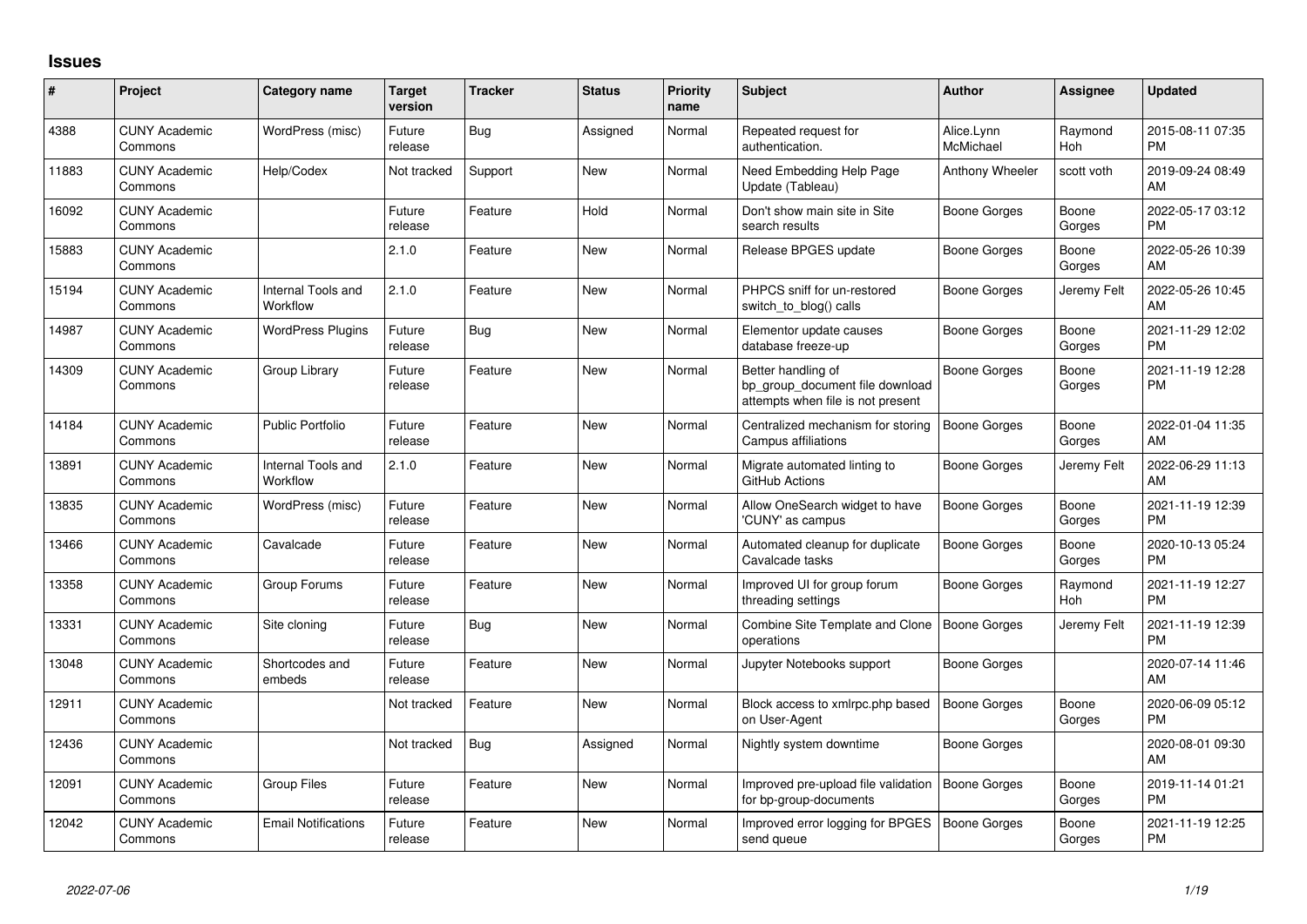| #     | Project                         | <b>Category name</b>        | <b>Target</b><br>version | <b>Tracker</b> | <b>Status</b>        | <b>Priority</b><br>name | <b>Subject</b>                                                                                               | Author              | <b>Assignee</b> | <b>Updated</b>                |
|-------|---------------------------------|-----------------------------|--------------------------|----------------|----------------------|-------------------------|--------------------------------------------------------------------------------------------------------------|---------------------|-----------------|-------------------------------|
| 11945 | <b>CUNY Academic</b><br>Commons | Reckoning                   | Future<br>release        | Feature        | Reporter<br>Feedback | Normal                  | Add Comments bubble to<br>Reckoning views                                                                    | <b>Boone Gorges</b> | Boone<br>Gorges | 2019-11-12 05:14<br>PM        |
| 11834 | <b>CUNY Academic</b><br>Commons | <b>Group Files</b>          | Future<br>release        | Feature        | New                  | Normal                  | Improved tools for managing<br>group file folders                                                            | <b>Boone Gorges</b> | Sonja Leix      | 2019-09-06 03:55<br><b>PM</b> |
| 11517 | <b>CUNY Academic</b><br>Commons |                             | Not tracked              | Feature        | Assigned             | Normal                  | wp-accessibility plugin should not<br>strip 'target=" blank" by default                                      | Boone Gorges        | Laurie Hurson   | 2019-09-24 09:57<br>AM        |
| 11392 | <b>CUNY Academic</b><br>Commons |                             | Future<br>release        | <b>Bug</b>     | <b>New</b>           | Normal                  | Migrate users away from<br><b>StatPress</b>                                                                  | <b>Boone Gorges</b> |                 | 2019-04-23 03:53<br><b>PM</b> |
| 11024 | <b>CUNY Academic</b><br>Commons | WordPress (misc)            | Future<br>release        | <b>Bug</b>     | New                  | Normal                  | Subsites should not show "you<br>should update your .htaccess<br>now" notice after permalink setting<br>save | <b>Boone Gorges</b> |                 | 2019-01-28 01:35<br><b>PM</b> |
| 10794 | <b>CUNY Academic</b><br>Commons | Performance                 | Not tracked              | Bug            | New                  | Normal                  | Memcached connection<br>occasionally breaks                                                                  | <b>Boone Gorges</b> | Boone<br>Gorges | 2018-12-06 03:30<br><b>PM</b> |
| 10580 | <b>CUNY Academic</b><br>Commons | Information<br>Architecture | Future<br>release        | Design/UX      | <b>New</b>           | Normal                  | Primary nav item review                                                                                      | <b>Boone Gorges</b> | Sara Cannon     | 2022-06-28 01:29<br><b>PM</b> |
| 10380 | <b>CUNY Academic</b><br>Commons | WordPress (misc)            | Future<br>release        | Feature        | In Progress          | Normal                  | Remove blacklisted plugins                                                                                   | <b>Boone Gorges</b> |                 | 2022-04-26 12:00<br><b>PM</b> |
| 9926  | <b>CUNY Academic</b><br>Commons | <b>WordPress Plugins</b>    | Future<br>release        | Bug            | <b>New</b>           | Normal                  | twitter-mentions-as-comments<br>cron jobs can run long                                                       | Boone Gorges        | Boone<br>Gorges | 2018-10-24 12:34<br><b>PM</b> |
| 9720  | <b>CUNY Academic</b><br>Commons | Authentication              | Future<br>release        | Feature        | <b>New</b>           | Normal                  | The Commons should be an oAuth I<br>provider                                                                 | Boone Gorges        |                 | 2019-03-01 02:04<br><b>PM</b> |
| 7663  | <b>CUNY Academic</b><br>Commons | Social Paper                | Future<br>release        | <b>Bug</b>     | New                  | Normal                  | Social Paper notifications not<br>formatted correctly on secondary<br>sites                                  | <b>Boone Gorges</b> | Boone<br>Gorges | 2018-04-16 03:52<br><b>PM</b> |
| 7022  | <b>CUNY Academic</b><br>Commons | Announcements               | Future<br>release        | <b>Bug</b>     | New                  | Normal                  | Sitewide announcements should<br>be displayed on, and dismissable<br>from, mapped domains                    | <b>Boone Gorges</b> | Boone<br>Gorges | 2018-03-22 10:18<br>AM        |
| 6749  | <b>CUNY Academic</b><br>Commons | Events                      | Future<br>release        | <b>Bug</b>     | New                  | Low                     | BPEO iCal request can trigger<br>very large number of DB queries                                             | Boone Gorges        | Raymond<br>Hoh  | 2016-11-15 10:09<br><b>PM</b> |
| 6332  | <b>CUNY Academic</b><br>Commons | WordPress (misc)            | Future<br>release        | Feature        | New                  | Normal                  | Allow uploaded files to be marked<br>as private in an ad hoc way                                             | <b>Boone Gorges</b> |                 | 2016-10-17 11:41<br><b>PM</b> |
| 5489  | <b>CUNY Academic</b><br>Commons | Social Paper                | Future<br>release        | Feature        | <b>New</b>           | Normal                  | Asc/desc sorting for Social Paper<br>directories                                                             | <b>Boone Gorges</b> |                 | 2016-04-21 10:06<br><b>PM</b> |
| 5488  | <b>CUNY Academic</b><br>Commons | Social Paper                | Future<br>release        | <b>Bug</b>     | New                  | Normal                  | Add a "last edited by" field to<br>Social Paper group directories                                            | <b>Boone Gorges</b> |                 | 2016-04-21 10:05<br><b>PM</b> |
| 5234  | <b>CUNY Academic</b><br>Commons | Membership                  | Future<br>release        | Feature        | Assigned             | Normal                  | Write Unconfirmed patch for WP                                                                               | <b>Boone Gorges</b> | Boone<br>Gorges | 2016-10-24 11:18<br>AM        |
| 4635  | <b>CUNY Academic</b><br>Commons | Authentication              | Future<br>release        | Feature        | New                  | Normal                  | Allow non-WP authentication                                                                                  | <b>Boone Gorges</b> | Sonja Leix      | 2019-03-01 02:05<br><b>PM</b> |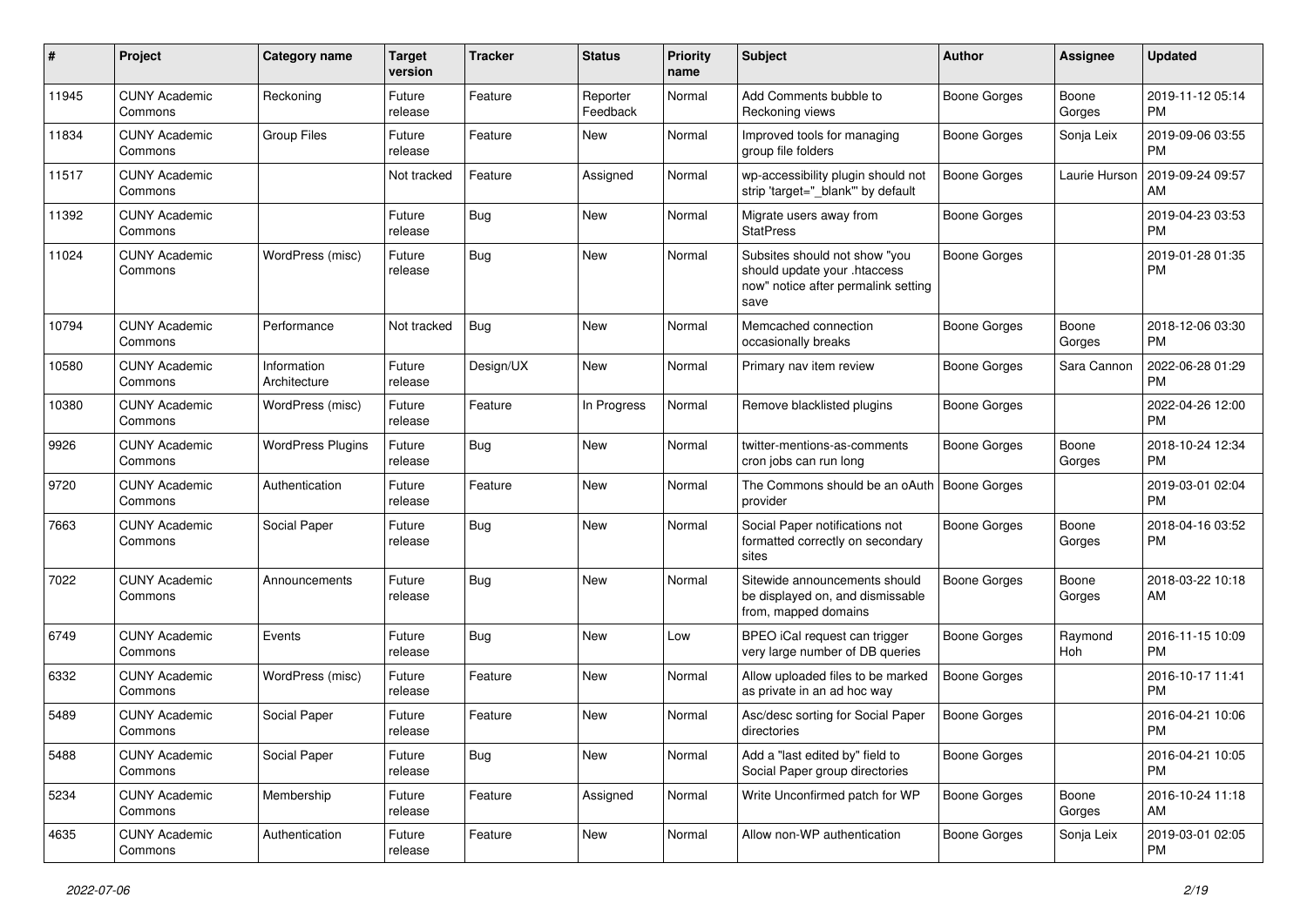| #    | Project                         | <b>Category name</b>           | <b>Target</b><br>version | <b>Tracker</b> | <b>Status</b> | <b>Priority</b><br>name | <b>Subject</b>                                                                    | Author              | <b>Assignee</b>   | <b>Updated</b>                |
|------|---------------------------------|--------------------------------|--------------------------|----------------|---------------|-------------------------|-----------------------------------------------------------------------------------|---------------------|-------------------|-------------------------------|
| 4481 | <b>CUNY Academic</b><br>Commons | Events                         | Future<br>release        | Feature        | New           | Normal                  | Group admins/mods should have<br>the ability to unlink an event from<br>the group | <b>Boone Gorges</b> | Boone<br>Gorges   | 2017-04-24 03:53<br><b>PM</b> |
| 3580 | <b>CUNY Academic</b><br>Commons | Group Blogs                    | Future<br>release        | Feature        | New           | Normal                  | Multiple blogs per group                                                          | Boone Gorges        | Boone<br>Gorges   | 2018-02-20 02:02<br><b>PM</b> |
| 3330 | <b>CUNY Academic</b><br>Commons | My Commons                     | Future<br>release        | Feature        | Assigned      | Normal                  | 'Commons Information" tool                                                        | <b>Boone Gorges</b> | Chris Stein       | 2014-09-22 08:46<br><b>PM</b> |
| 3230 | <b>CUNY Academic</b><br>Commons | Internal Tools and<br>Workflow | Not tracked              | Feature        | Assigned      | High                    | Scripts for quicker<br>provisioning/updating of<br>development environments       | Boone Gorges        | Boone<br>Gorges   | 2016-01-26 04:54<br><b>PM</b> |
| 3193 | <b>CUNY Academic</b><br>Commons | Group Forums                   | Future<br>release        | Feature        | Assigned      | Normal                  | bbPress 2.x dynamic roles and<br>RBE                                              | Boone Gorges        | Boone<br>Gorges   | 2014-09-30 01:30<br><b>PM</b> |
| 3192 | <b>CUNY Academic</b><br>Commons | Group Forums                   | Future<br>release        | Feature        | Assigned      | Normal                  | Customizable forum views for<br>bbPress 2.x group forums                          | Boone Gorges        | Raymond<br>Hoh    | 2015-11-09 12:47<br><b>PM</b> |
| 3048 | <b>CUNY Academic</b><br>Commons | Public Portfolio               | Future<br>release        | Feature        | New           | Low                     | Images for rich text profile fields                                               | Boone Gorges        | Boone<br>Gorges   | 2014-02-19 12:56<br><b>PM</b> |
| 3002 | <b>CUNY Academic</b><br>Commons | Search                         | Future<br>release        | Feature        | Assigned      | Normal                  | Overhaul CAC search by using<br>external search appliance                         | <b>Boone Gorges</b> | Boone<br>Gorges   | 2020-07-15 03:05<br><b>PM</b> |
| 2832 | <b>CUNY Academic</b><br>Commons | Public Portfolio               | Future<br>release        | Feature        | Assigned      | Normal                  | Improve interface for (not)<br>auto-linking profile fields                        | Boone Gorges        | Chris Stein       | 2015-01-05 08:52<br><b>PM</b> |
| 1983 | <b>CUNY Academic</b><br>Commons | Home Page                      | Future<br>release        | Feature        | Assigned      | Low                     | Media Library integration with<br>Featured Content plugin                         | <b>Boone Gorges</b> | Dominic<br>Giglio | 2014-03-17 10:34<br>AM        |
| 1744 | <b>CUNY Academic</b><br>Commons | <b>BuddyPress Docs</b>         | Future<br>release        | Feature        | Assigned      | Normal                  | Spreadsheet-style Docs                                                            | <b>Boone Gorges</b> | Boone<br>Gorges   | 2015-11-09 06:13<br><b>PM</b> |
| 1508 | <b>CUNY Academic</b><br>Commons | WordPress (misc)               | Future<br>release        | Feature        | Assigned      | Normal                  | Share login cookies across<br>mapped domains                                      | Boone Gorges        | Boone<br>Gorges   | 2012-07-02 12:12<br><b>PM</b> |
| 1423 | <b>CUNY Academic</b><br>Commons | BuddyPress (misc)              | Future<br>release        | Feature        | Assigned      | Low                     | Show an avatar for pingback<br>comment activity items                             | Boone Gorges        | Tahir Butt        | 2016-10-24 12:03<br><b>PM</b> |
| 1422 | <b>CUNY Academic</b><br>Commons | <b>BuddyPress Docs</b>         | Future<br>release        | Feature        | Assigned      | Normal                  | Make "created Doc" activity icons<br>non-mini                                     | Boone Gorges        | Boone<br>Gorges   | 2015-11-09 05:48<br><b>PM</b> |
| 1417 | <b>CUNY Academic</b><br>Commons | <b>BuddyPress Docs</b>         | Future<br>release        | Feature        | Assigned      | Low                     | <b>Bulk actions for BuddyPress Docs</b>                                           | <b>Boone Gorges</b> | Boone<br>Gorges   | 2016-10-17 10:41<br><b>PM</b> |
| 1167 | <b>CUNY Academic</b><br>Commons | <b>Email Invitations</b>       | Future<br>release        | Feature        | New           | Low                     | Allow email invitations to be resent   Boone Gorges                               |                     | Boone<br>Gorges   | 2015-11-12 12:53<br>AM        |
| 1166 | <b>CUNY Academic</b><br>Commons | <b>Email Invitations</b>       | Future<br>release        | Feature        | New           | Low                     | Better organizational tools for Sent   Boone Gorges<br>Invites                    |                     | Boone<br>Gorges   | 2015-11-09 06:02<br>PM        |
| 1165 | <b>CUNY Academic</b><br>Commons | <b>Email Invitations</b>       | Future<br>release        | Feature        | Assigned      | Low                     | Allow saved lists of invitees under<br>Send Invites                               | Boone Gorges        | Boone<br>Gorges   | 2015-11-09 06:03<br><b>PM</b> |
| 618  | <b>CUNY Academic</b><br>Commons | <b>BuddyPress Docs</b>         | Future<br>release        | Feature        | Assigned      | Normal                  | <b>BuddyPress Docs: export formats</b>                                            | Boone Gorges        | Boone<br>Gorges   | 2015-11-09 05:38<br><b>PM</b> |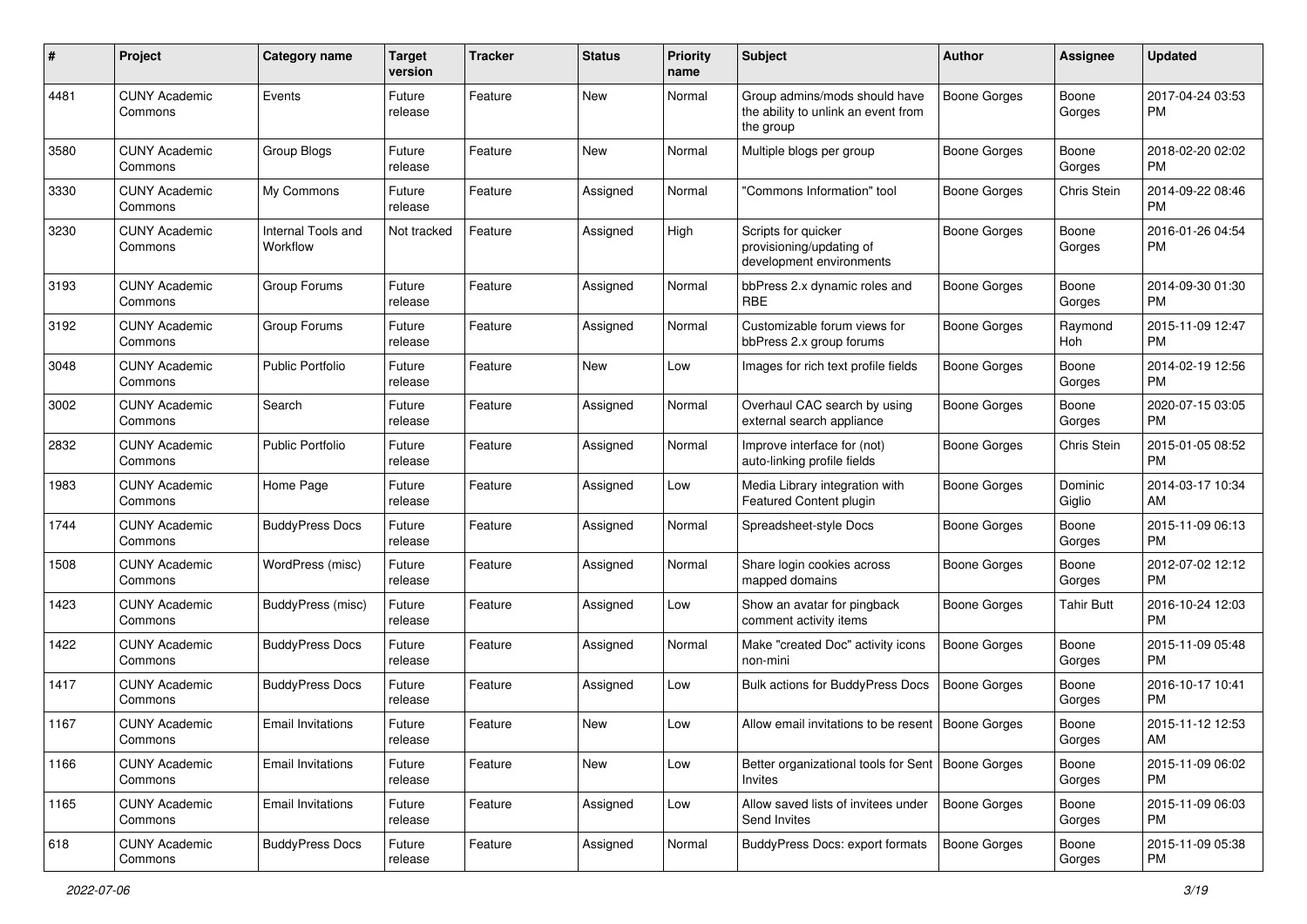| $\#$  | Project                                                          | <b>Category name</b>     | <b>Target</b><br>version | <b>Tracker</b> | <b>Status</b>        | <b>Priority</b><br>name | <b>Subject</b>                                            | <b>Author</b>      | Assignee            | <b>Updated</b>                |
|-------|------------------------------------------------------------------|--------------------------|--------------------------|----------------|----------------------|-------------------------|-----------------------------------------------------------|--------------------|---------------------|-------------------------------|
| 308   | <b>CUNY Academic</b><br>Commons                                  | Registration             | Future<br>release        | Feature        | <b>New</b>           | Normal                  | Group recommendations for<br>signup process               | Boone Gorges       | Samantha<br>Raddatz | 2015-11-09 05:07<br><b>PM</b> |
| 1460  | <b>CUNY Academic</b><br>Commons                                  | Analytics                | Future<br>release        | Feature        | Assigned             | Normal                  | <b>Update System Report</b>                               | <b>Brian Foote</b> | Boone<br>Gorges     | 2015-11-09 06:13<br><b>PM</b> |
| 3565  | <b>CUNY Academic</b><br>Commons                                  | My Commons               | Not tracked              | Documentation  | New                  | Normal                  | Load Newest inconsistencies                               | Chris Stein        | scott voth          | 2015-11-09 01:16<br><b>PM</b> |
| 3059  | <b>CUNY Academic</b><br>Commons                                  | Group Forums             | Future<br>release        | Design/UX      | <b>New</b>           | Normal                  | Forum Post Permissable Content<br><b>Explanatory Text</b> | Chris Stein        | Chris Stein         | 2015-04-02 11:27<br>AM        |
| 2881  | <b>CUNY Academic</b><br>Commons                                  | <b>Public Portfolio</b>  | Future<br>release        | Feature        | Assigned             | Normal                  | Redesign the UX for Profiles                              | Chris Stein        | Chris Stein         | 2016-10-13 12:45<br><b>PM</b> |
| 2666  | <b>CUNY Academic</b><br>Commons                                  | About page               | Not tracked              | Documentation  | Assigned             | Normal                  | <b>Update About Text</b>                                  | Chris Stein        | Luke Waltzer        | 2016-03-04 11:19<br>AM        |
| 860   | <b>CUNY Academic</b><br>Commons                                  | Design                   | Future<br>release        | Design/UX      | Assigned             | Normal                  | <b>Standardize Button Treatment</b><br>Across the Commons | Chris Stein        | Chris Stein         | 2014-05-01 09:45<br>AM        |
| 15210 | <b>CUNY Academic</b><br>Commons                                  | Analytics                | Not tracked              | Design/UX      | <b>New</b>           | Normal                  | Google Analytics improvements                             | Colin McDonald     | Boone<br>Gorges     | 2022-05-24 10:47<br>AM        |
| 13370 | <b>CUNY Academic</b><br>Commons                                  | Group Library            | Future<br>release        | Feature        | <b>New</b>           | Normal                  | Library bulk deletion and folder<br>editing               | Colin McDonald     | Boone<br>Gorges     | 2020-10-13 10:41<br>AM        |
| 13199 | <b>CUNY Academic</b><br>Commons                                  | Group Forums             | Future<br>release        | Feature        | <b>New</b>           | Normal                  | Favoring Groups over bbPress<br>plugin                    | Colin McDonald     | Colin<br>McDonald   | 2021-11-19 12:28<br><b>PM</b> |
| 9729  | <b>CUNY Academic</b><br>Commons                                  | <b>SEO</b>               | Not tracked              | Support        | <b>New</b>           | Normal                  | 503 Errors showing on<br>newlaborforum.cuny.edu           | Diane Krauthamer   | Raymond<br>Hoh      | 2018-05-22 04:48<br><b>PM</b> |
| 3615  | <b>CUNY Academic</b><br>Commons                                  | Redmine                  | Not tracked              | Feature        | New                  | Low                     | Create Redmine issues via email                           | Dominic Giglio     | Boone<br>Gorges     | 2017-11-16 11:36<br>AM        |
| 11968 | JustPublics@365<br>MediaCamp                                     |                          |                          | Feature        | <b>New</b>           | Normal                  | Nanoscience Retractable Display<br>Unit                   | Donald Cherry      | Bonnie<br>Eissner   | 2021-02-19 08:50<br>AM        |
| 12062 | AD/O365 Transition<br>from NonMatric to<br>Matriculated Students |                          |                          | Feature        | In Progress          | Normal                  | create solution and console project                       | Emilio Rodriguez   | Emilio<br>Rodriguez | 2019-11-12 03:56<br>PM        |
| 13457 | <b>CUNY Academic</b><br>Commons                                  | Group Forums             | 2.0.3                    | <b>Bug</b>     | <b>New</b>           | High                    | Forum post not sending<br>notifications                   | Filipa Calado      | Raymond<br>Hoh      | 2022-06-29 11:32<br>AM        |
| 14842 | <b>CUNY Academic</b><br>Commons                                  |                          | Not tracked              | Support        | Reporter<br>Feedback | Normal                  | Question about widgets and block<br>editor                | Gina Cherry        |                     | 2021-10-06 03:01<br><b>PM</b> |
| 12004 | <b>CUNY Academic</b><br>Commons                                  |                          | Not tracked              | Support        | Reporter<br>Feedback | Normal                  | Notifications for spam blog<br>comments                   | Gina Cherry        | Raymond<br>Hoh      | 2019-11-01 12:05<br><b>PM</b> |
| 11649 | <b>CUNY Academic</b><br>Commons                                  | <b>WordPress Plugins</b> | 2.0.3                    | <b>Bug</b>     | In Progress          | Normal                  | CC license displayed on every<br>page                     | Gina Cherry        | Raymond<br>Hoh      | 2022-06-29 11:32<br>AM        |
| 11545 | <b>CUNY Academic</b><br>Commons                                  | <b>WordPress Plugins</b> | Not tracked              | Support        | <b>New</b>           | Normal                  | Twitter searches in WordPress                             | Gina Cherry        | Matt Gold           | 2019-09-23 01:03<br><b>PM</b> |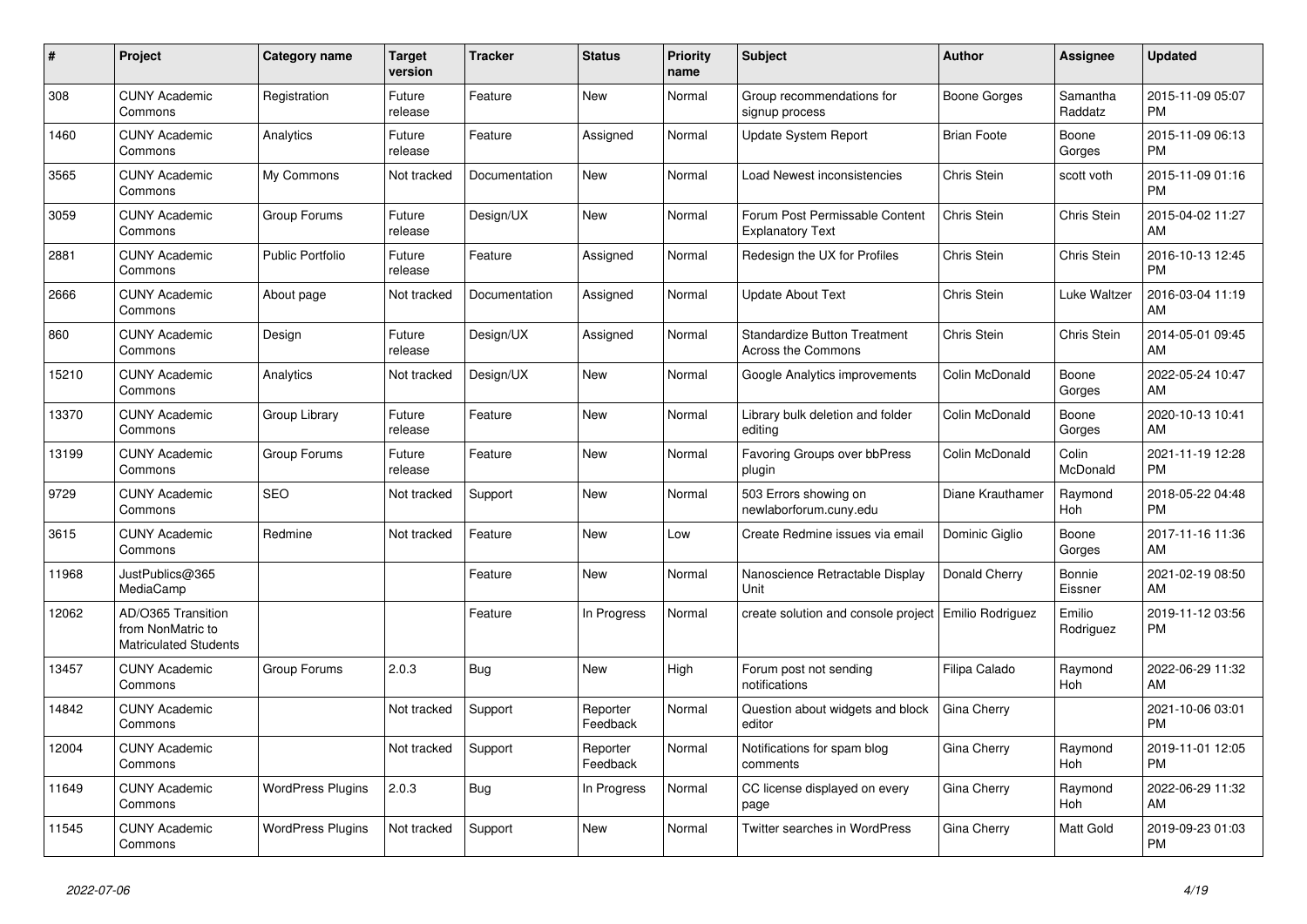| #     | Project                         | <b>Category name</b>   | <b>Target</b><br>version | <b>Tracker</b> | <b>Status</b>        | <b>Priority</b><br>name | <b>Subject</b>                                                          | <b>Author</b> | Assignee            | <b>Updated</b>                |
|-------|---------------------------------|------------------------|--------------------------|----------------|----------------------|-------------------------|-------------------------------------------------------------------------|---------------|---------------------|-------------------------------|
| 3473  | <b>CUNY Academic</b><br>Commons | User Experience        | Future<br>release        | Feature        | Assigned             | Normal                  | Commons profile: Add help info<br>about "Positions" replacing "title"   | Keith Miyake  | Samantha<br>Raddatz | 2015-11-09 02:28<br><b>PM</b> |
| 6755  | <b>CUNY Academic</b><br>Commons | WordPress (misc)       | Future<br>release        | Bug            | <b>New</b>           | Normal                  | Cannot Deactivate Plugin                                                | Laura Kane    |                     | 2016-11-16 01:12<br><b>PM</b> |
| 16335 | <b>CUNY Academic</b><br>Commons |                        |                          | Feature        | New                  | Normal                  | Revisiting options and functions of<br>Creative Commons license widget  | Laurie Hurson |                     | 2022-07-06 11:17<br>AM        |
| 16332 | <b>CUNY Academic</b><br>Commons |                        |                          | Feature        | New                  | Normal                  | Refining the OER Tag: Remove<br>OER tag option from Creation<br>Process | Laurie Hurson |                     | 2022-07-05 01:07<br><b>PM</b> |
| 16199 | <b>CUNY Academic</b><br>Commons | <b>Directories</b>     | 2.0.3                    | Bug            | <b>New</b>           | Normal                  | Removed "Semester" Filter from<br><b>Courses Directory</b>              | Laurie Hurson | Boone<br>Gorges     | 2022-06-29 11:32<br>AM        |
| 15923 | <b>CUNY Academic</b><br>Commons |                        | Not tracked              | Feature        | Reporter<br>Feedback | Normal                  | <b>Bellows Plugin Adjustments</b>                                       | Laurie Hurson |                     | 2022-04-20 10:10<br>AM        |
| 15757 | <b>CUNY Academic</b><br>Commons |                        |                          | <b>Bug</b>     | <b>New</b>           | Normal                  | Members # do not match                                                  | Laurie Hurson |                     | 2022-03-30 04:52<br>PM        |
| 15613 | <b>CUNY Academic</b><br>Commons |                        | 2.0.3                    | Feature        | Reporter<br>Feedback | Normal                  | Adding "Passster" plugin                                                | Laurie Hurson |                     | 2022-06-29 11:32<br>AM        |
| 15176 | <b>CUNY Academic</b><br>Commons |                        | Not tracked              | Support        | Reporter<br>Feedback | Normal                  | Archiving Q Writing & Old<br>Wordpress Sites on the Commons             | Laurie Hurson |                     | 2022-02-08 10:28<br>AM        |
| 14940 | <b>CUNY Academic</b><br>Commons |                        |                          | <b>Bug</b>     | <b>New</b>           | Normal                  | Discrepancy between Commons<br>profile "sites" and actual # of sites    | Laurie Hurson |                     | 2021-11-08 11:09<br>AM        |
| 14936 | <b>CUNY Academic</b><br>Commons |                        |                          | Bug            | <b>New</b>           | Normal                  | Commons websites blocked by<br>SPS campus network                       | Laurie Hurson |                     | 2021-11-03 03:57<br><b>PM</b> |
| 14787 | <b>CUNY Academic</b><br>Commons | <b>Plugin Packages</b> | Future<br>release        | Feature        | New                  | Normal                  | Creating a "Design" plugin<br>package                                   | Laurie Hurson | scott voth          | 2022-04-27 04:56<br><b>PM</b> |
| 14538 | <b>CUNY Academic</b><br>Commons |                        | Not tracked              | Support        | Reporter<br>Feedback | Normal                  | <b>Weebly To Commons</b>                                                | Laurie Hurson |                     | 2021-09-14 10:47<br>AM        |
| 14504 | <b>CUNY Academic</b><br>Commons |                        | Not tracked              | Publicity      | Reporter<br>Feedback | Normal                  | Adding showcases to home page<br>menu                                   | Laurie Hurson | Boone<br>Gorges     | 2022-01-19 03:26<br><b>PM</b> |
| 14475 | <b>CUNY Academic</b><br>Commons |                        | Not tracked              | Publicity      | <b>New</b>           | Normal                  | OER Showcase Page                                                       | Laurie Hurson | Laurie Hurson       | 2021-09-14 10:46<br>AM        |
| 13650 | <b>CUNY Academic</b><br>Commons | Group Library          | Future<br>release        | Feature        | <b>New</b>           | Normal                  | Forum Attachments in Group<br>Library                                   | Laurie Hurson |                     | 2021-11-19 12:30<br><b>PM</b> |
| 12484 | <b>CUNY Academic</b><br>Commons |                        | Not tracked              | Support        | Reporter<br>Feedback | Normal                  | Sign up Code for COIL Course<br>starting in March                       | Laurie Hurson | Matt Gold           | 2020-03-02 02:26<br><b>PM</b> |
| 12446 | <b>CUNY Academic</b><br>Commons | Groups (misc)          | Future<br>release        | Feature        | Reporter<br>Feedback | Normal                  | Toggle default site to group forum<br>posting                           | Laurie Hurson | Laurie Hurson       | 2020-03-10 11:57<br>AM        |
| 12438 | <b>CUNY Academic</b><br>Commons | Courses                | Not tracked              | Bug            | <b>New</b>           | Normal                  | Site appearing twice                                                    | Laurie Hurson | Boone<br>Gorges     | 2020-02-18 01:34<br><b>PM</b> |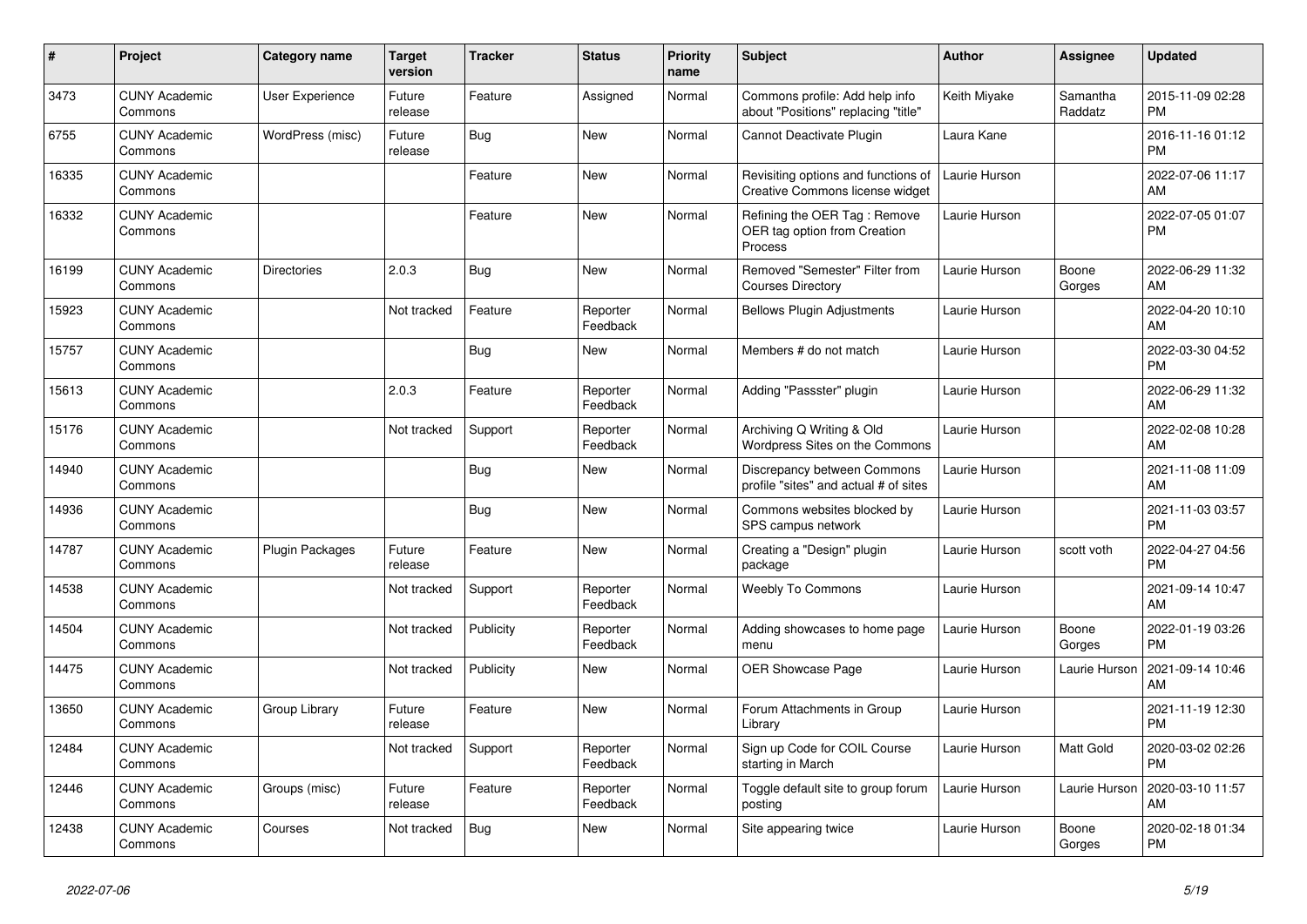| #     | Project                         | <b>Category name</b>      | <b>Target</b><br>version | <b>Tracker</b> | <b>Status</b>        | <b>Priority</b><br>name | <b>Subject</b>                                                                             | <b>Author</b> | <b>Assignee</b>  | <b>Updated</b>                |
|-------|---------------------------------|---------------------------|--------------------------|----------------|----------------------|-------------------------|--------------------------------------------------------------------------------------------|---------------|------------------|-------------------------------|
| 12328 | <b>CUNY Academic</b><br>Commons |                           | Not tracked              | Support        | New                  | Normal                  | Sign up Code for Non-CUNY<br>Faculty                                                       | Laurie Hurson |                  | 2020-01-28 10:25<br>AM        |
| 12121 | <b>CUNY Academic</b><br>Commons | <b>WordPress Plugins</b>  | 2.0.3                    | Feature        | Reporter<br>Feedback | Normal                  | Embedding H5P Iframes on<br>Commons Site                                                   | Laurie Hurson | Boone<br>Gorges  | 2022-06-29 11:32<br>AM        |
| 11879 | <b>CUNY Academic</b><br>Commons |                           | Not tracked              | Bug            | New                  | Normal                  | Hypothesis comments appearing<br>on multiple, different pdfs across<br>blogs               | Laurie Hurson | Laurie Hurson    | 2019-09-19 02:39<br><b>PM</b> |
| 11843 | <b>CUNY Academic</b><br>Commons | WordPress (misc)          | Future<br>release        | Design/UX      | New                  | Normal                  | Tweaking the Gutenberg Editor<br>Interface                                                 | Laurie Hurson |                  | 2022-04-26 12:00<br><b>PM</b> |
| 11789 | <b>CUNY Academic</b><br>Commons | Courses                   | Future<br>release        | Feature        | New                  | Normal                  | Ability to remove item from<br>Courses list                                                | Laurie Hurson | Sonja Leix       | 2019-09-24 12:28<br><b>PM</b> |
| 11415 | <b>CUNY Academic</b><br>Commons | <b>WordPress Plugins</b>  | Not tracked              | Bug            | Reporter<br>Feedback | Normal                  | Blog Subscriptions in Jetpack                                                              | Laurie Hurson |                  | 2019-05-14 10:34<br>AM        |
| 11131 | <b>CUNY Academic</b><br>Commons |                           | Future<br>release        | Feature        | Reporter<br>Feedback | Normal                  | Image Annotation Plugins                                                                   | Laurie Hurson |                  | 2019-02-26 11:33<br>AM        |
| 9289  | <b>CUNY Academic</b><br>Commons | <b>WordPress Plugins</b>  | Future<br>release        | Bug            | Reporter<br>Feedback | Normal                  | Email Users Plugin                                                                         | Laurie Hurson | Boone<br>Gorges  | 2018-10-24 12:34<br><b>PM</b> |
| 9060  | <b>CUNY Academic</b><br>Commons | Commons In A Box          | Not tracked              | Bug            | Hold                 | Normal                  | Problems with CBox image library<br>upload                                                 | Lisa Rhody    | Raymond<br>Hoh   | 2018-01-10 03:26<br><b>PM</b> |
| 2612  | <b>CUNY Academic</b><br>Commons |                           | Not tracked              | Publicity      | Assigned             | Normal                  | Pinterest site for the Commons                                                             | local admin   | Sarah<br>Morgano | 2016-03-04 11:19<br>AM        |
| 2610  | <b>CUNY Academic</b><br>Commons | Group Invitations         | Future<br>release        | Feature        | Assigned             | Low                     | Request: Custom invitation<br>message to group invites                                     | local admin   | Boone<br>Gorges  | 2015-11-09 06:13<br><b>PM</b> |
| 2325  | <b>CUNY Academic</b><br>Commons | BuddyPress (misc)         | Future<br>release        | Feature        | Assigned             | Low                     | Profile should have separate fields<br>for first/last names                                | local admin   | Boone<br>Gorges  | 2015-11-09 06:09<br><b>PM</b> |
| 2175  | <b>CUNY Academic</b><br>Commons | WordPress (misc)          | Not tracked              | Support        | Assigned             | Normal                  | Subscibe 2 vs. Jetpack<br>subscription options                                             | local admin   | Matt Gold        | 2016-01-26 04:58<br><b>PM</b> |
| 13430 | <b>CUNY Academic</b><br>Commons | Reply By Email            | Not tracked              | Bug            | New                  | Normal                  | Delay in RBE                                                                               | Luke Waltzer  | Raymond<br>Hoh   | 2020-10-13 11:16<br>AM        |
| 9895  | <b>CUNY Academic</b><br>Commons | Onboarding                | Future<br>release        | Feature        | Assigned             | Normal                  | Add "Accept Invitation"<br>link/button/function to Group<br>and/or Site invitation emails? | Luke Waltzer  | Boone<br>Gorges  | 2018-06-07 12:42<br><b>PM</b> |
| 9211  | <b>CUNY Academic</b><br>Commons | <b>WordPress Plugins</b>  | Future<br>release        | Support        | Reporter<br>Feedback | Normal                  | Auto-Role Setting in Forum Plugin<br><b>Causing Some Confusion</b>                         | Luke Waltzer  | Boone<br>Gorges  | 2018-03-13 11:44<br>AM        |
| 8835  | <b>CUNY Academic</b><br>Commons | <b>Blogs (BuddyPress)</b> | Future<br>release        | Feature        | New                  | Normal                  | Extend cuny is shortlinks to sites                                                         | Luke Waltzer  | Boone<br>Gorges  | 2022-04-26 11:59<br>AM        |
| 7981  | <b>CUNY Academic</b><br>Commons | Social Paper              | Future<br>release        | Bug            | New                  | Normal                  | Social Paper comments should not   Luke Waltzer<br>go to spam                              |               | Boone<br>Gorges  | 2018-04-16 03:52<br>PM        |
| 7928  | <b>CUNY Academic</b><br>Commons | Group Forums              | Not tracked              | Bug            | New                  | Normal                  | Duplicate Forum post                                                                       | Luke Waltzer  | Raymond<br>Hoh   | 2017-04-11 09:27<br><b>PM</b> |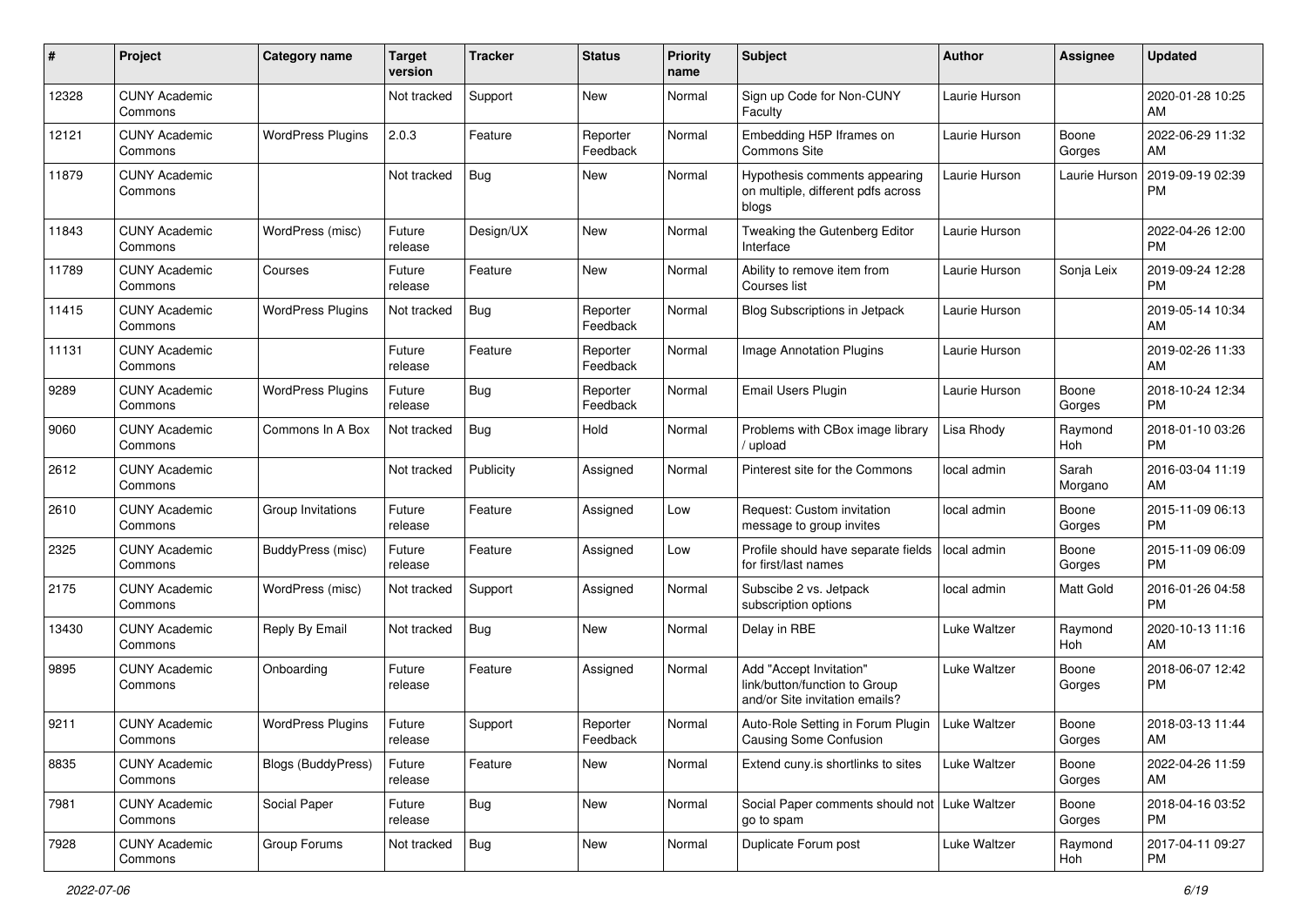| #     | Project                         | <b>Category name</b>      | Target<br>version | <b>Tracker</b> | <b>Status</b>        | <b>Priority</b><br>name | <b>Subject</b>                                        | <b>Author</b>       | <b>Assignee</b>     | <b>Updated</b>                |
|-------|---------------------------------|---------------------------|-------------------|----------------|----------------------|-------------------------|-------------------------------------------------------|---------------------|---------------------|-------------------------------|
| 7624  | <b>CUNY Academic</b><br>Commons | BuddyPress (misc)         | Future<br>release | Design/UX      | <b>New</b>           | Normal                  | <b>BP</b> Notifications                               | <b>Luke Waltzer</b> | Paige Dupont        | 2017-02-08 10:43<br><b>PM</b> |
| 6644  | <b>CUNY Academic</b><br>Commons |                           | Not tracked       | Bug            | Reporter<br>Feedback | High                    | White Screen at Login Pge                             | <b>Luke Waltzer</b> | Raymond<br>Hoh      | 2016-11-21 10:34<br><b>PM</b> |
| 6392  | <b>CUNY Academic</b><br>Commons | Group Forums              | Future<br>release | Design/UX      | Assigned             | Low                     | Composition/Preview Panes in<br>Forum Posts           | Luke Waltzer        | Paige Dupont        | 2016-10-21 04:26<br><b>PM</b> |
| 6389  | <b>CUNY Academic</b><br>Commons | <b>BuddyPress Docs</b>    | Future<br>release | Feature        | <b>New</b>           | Low                     | Make Discussion Area Visible<br>When Editing a Doc    | Luke Waltzer        | Boone<br>Gorges     | 2016-10-21 04:16<br><b>PM</b> |
| 6356  | <b>CUNY Academic</b><br>Commons | <b>WordPress Plugins</b>  | Future<br>release | Bug            | Reporter<br>Feedback | Low                     | Should Subscribe2 be<br>deprecated?                   | Luke Waltzer        |                     | 2017-03-20 12:20<br><b>PM</b> |
| 6078  | <b>CUNY Academic</b><br>Commons | <b>Blogs (BuddyPress)</b> | Future<br>release | Feature        | New                  | Normal                  | <b>Explore Adding Network Blog</b><br>Metadata Plugin | Luke Waltzer        | Luke Waltzer        | 2016-10-11 10:29<br><b>PM</b> |
| 5317  | <b>CUNY Academic</b><br>Commons | Group Blogs               | Not tracked       | <b>Bug</b>     | Reporter<br>Feedback | Normal                  | Notifications of New Post Didn't<br>Come              | Luke Waltzer        | Samantha<br>Raddatz | 2016-03-21 10:41<br><b>PM</b> |
| 5268  | <b>CUNY Academic</b><br>Commons | Group Forums              | Future<br>release | Bug            | Assigned             | Normal                  | Long-time to post to multiple<br>groups               | Luke Waltzer        | Daniel Jones        | 2016-09-07 06:31<br><b>PM</b> |
| 5225  | <b>CUNY Academic</b><br>Commons | Registration              | Future<br>release | Feature        | Assigned             | Normal                  | On-boarding Issues                                    | Luke Waltzer        | Samantha<br>Raddatz | 2016-02-12 02:58<br><b>PM</b> |
| 8211  | <b>CUNY Academic</b><br>Commons | <b>WordPress Themes</b>   | Future<br>release | Feature        | New                  | Normal                  | Theme Suggestions: Material<br>Design-Inspired Themes | Margaret Galvan     | Margaret<br>Galvan  | 2017-08-07 02:48<br><b>PM</b> |
| 8078  | <b>CUNY Academic</b><br>Commons | <b>WordPress Plugins</b>  | Future<br>release | System Upgrade | Assigned             | Normal                  | <b>CommentPress Updates</b>                           | Margaret Galvan     | Christian<br>Wach   | 2017-05-08 03:49<br><b>PM</b> |
| 7828  | <b>CUNY Academic</b><br>Commons |                           | Not tracked       | Feature        | Assigned             | Normal                  | Theme Assessment 2017                                 | Margaret Galvan     | Margaret<br>Galvan  | 2017-05-02 10:41<br><b>PM</b> |
| 16110 | <b>CUNY Academic</b><br>Commons |                           |                   | Support        | Reporter<br>Feedback | Normal                  | remove Creative Commons<br>license from pages?        | Marilyn Weber       | Raymond<br>Hoh      | 2022-05-17 06:11<br><b>PM</b> |
| 16099 | <b>CUNY Academic</b><br>Commons |                           |                   | Support        | Reporter<br>Feedback | Normal                  | request for Newsletter Glue                           | Marilyn Weber       |                     | 2022-05-13 12:14<br><b>PM</b> |
| 15816 | <b>CUNY Academic</b><br>Commons |                           | Not tracked       | Support        | New                  | Normal                  | slow loading at SPS                                   | Marilyn Weber       |                     | 2022-04-05 01:26<br><b>PM</b> |
| 15685 | <b>CUNY Academic</b><br>Commons |                           |                   | Support        | New                  | High                    | problem with chrome?                                  | Marilyn Weber       |                     | 2022-04-25 03:40<br><b>PM</b> |
| 15655 | <b>CUNY Academic</b><br>Commons |                           | 2.0.3             | Support        | Reporter<br>Feedback | Normal                  | Event Aggregator plugin?                              | Marilyn Weber       |                     | 2022-06-29 11:32<br>AM        |
| 15565 | <b>CUNY Academic</b><br>Commons |                           |                   | Support        | New                  | Normal                  | Events - send updates to an email<br>listserv         | Marilyn Weber       |                     | 2022-03-10 01:06<br><b>PM</b> |
| 15370 | <b>CUNY Academic</b><br>Commons |                           |                   | Support        | Reporter<br>Feedback | Normal                  | All-in-One Event Calendar?                            | Marilyn Weber       |                     | 2022-02-17 11:03<br>AM        |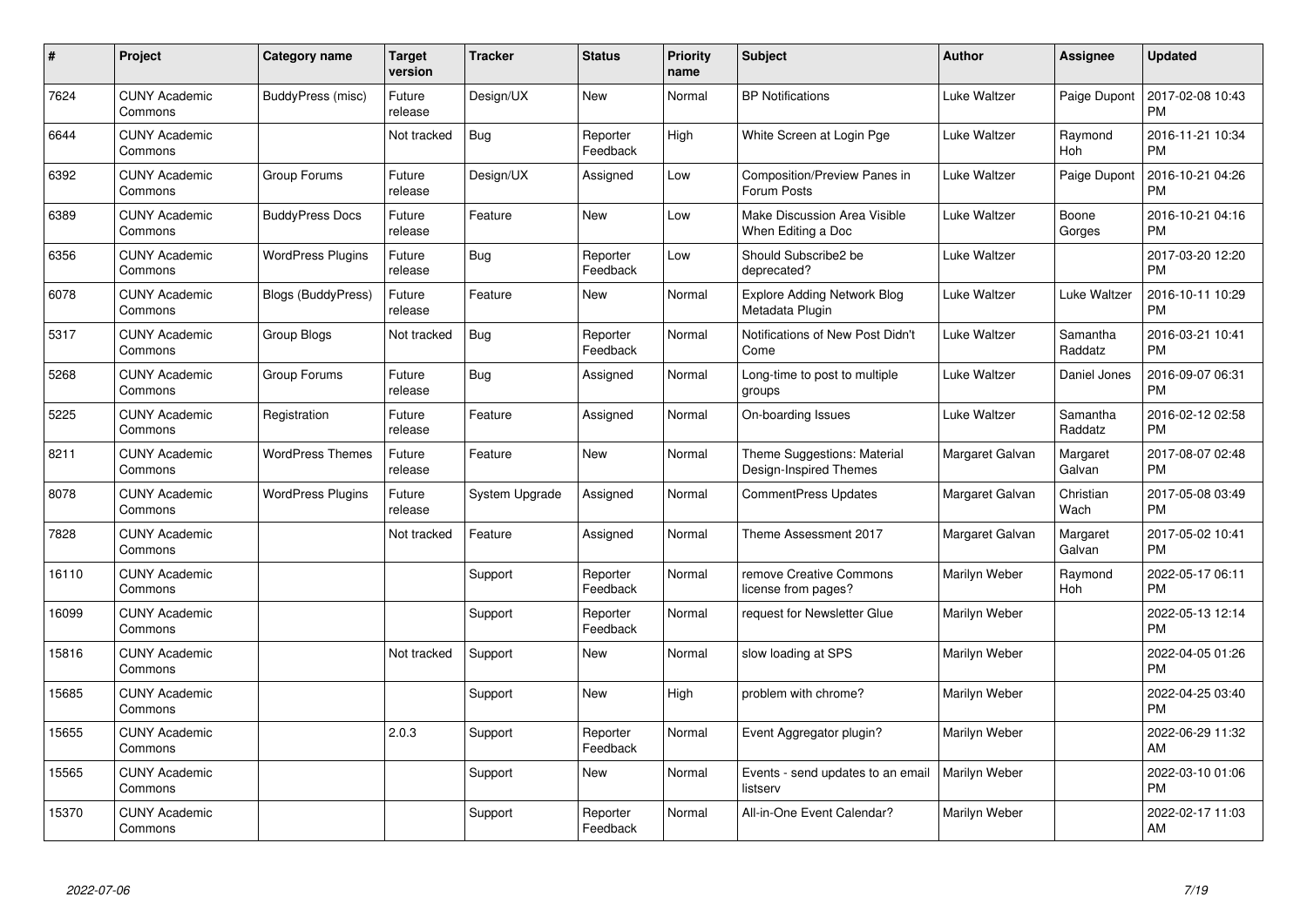| #     | Project                         | <b>Category name</b>      | <b>Target</b><br>version | <b>Tracker</b> | <b>Status</b>        | <b>Priority</b><br>name | <b>Subject</b>                                                                                | <b>Author</b> | Assignee         | <b>Updated</b>                |
|-------|---------------------------------|---------------------------|--------------------------|----------------|----------------------|-------------------------|-----------------------------------------------------------------------------------------------|---------------|------------------|-------------------------------|
| 15260 | <b>CUNY Academic</b><br>Commons |                           |                          | Support        | Reporter<br>Feedback | Normal                  | Diacritical markings   European<br><b>Stages</b>                                              | Marilyn Weber |                  | 2022-02-04 08:16<br>AM        |
| 15169 | <b>CUNY Academic</b><br>Commons |                           | 2.0.3                    | Support        | Reporter<br>Feedback | Normal                  | new Prelude website zipfiles for<br>custom theme and other files.                             | Marilyn Weber |                  | 2022-06-29 11:32<br>AM        |
| 15045 | <b>CUNY Academic</b><br>Commons |                           |                          | Support        | New                  | Normal                  | no result for KCeL in the search<br>box on the commons                                        | Marilyn Weber |                  | 2021-12-10 11:29<br>AM        |
| 14911 | <b>CUNY Academic</b><br>Commons | <b>WordPress Themes</b>   | Not tracked              | Support        | <b>New</b>           | Normal                  | Twentytwentyone theme                                                                         | Marilyn Weber |                  | 2021-10-28 10:37<br>AM        |
| 14900 | <b>CUNY Academic</b><br>Commons |                           | Not tracked              | Support        | Reporter<br>Feedback | Normal                  | previous theme?                                                                               | Marilyn Weber |                  | 2021-10-25 10:31<br>AM        |
| 14784 | <b>CUNY Academic</b><br>Commons |                           |                          | Support        | Reporter<br>Feedback | Normal                  | User report of logo problem when<br>using Customizer theme                                    | Marilyn Weber |                  | 2021-09-17 10:25<br>AM        |
| 14398 | <b>CUNY Academic</b><br>Commons |                           | Not tracked              | Support        | Reporter<br>Feedback | Normal                  | Events plug-in notification problem                                                           | Marilyn Weber |                  | 2021-05-11 11:21<br>AM        |
| 14074 | <b>CUNY Academic</b><br>Commons | WordPress (misc)          | Not tracked              | Support        | Reporter<br>Feedback | Normal                  | page password protection problem                                                              | Marilyn Weber |                  | 2021-03-02 11:03<br>AM        |
| 13975 | <b>CUNY Academic</b><br>Commons | Social Paper              | Not tracked              | Support        | Reporter<br>Feedback | Normal                  | can't approve comments on Social<br>Paper paper                                               | Marilyn Weber |                  | 2021-02-12 09:33<br>AM        |
| 13912 | <b>CUNY Academic</b><br>Commons |                           | Not tracked              | Feature        | Hold                 | Low                     | posting "missed schedule"                                                                     | Marilyn Weber |                  | 2021-02-23 10:46<br>AM        |
| 13328 | <b>CUNY Academic</b><br>Commons | Group Forums              | Not tracked              | <b>Bug</b>     | Reporter<br>Feedback | Normal                  | cross-posting in two related<br>groups                                                        | Marilyn Weber | Raymond<br>Hoh   | 2020-09-15 10:39<br><b>PM</b> |
| 13286 | <b>CUNY Academic</b><br>Commons |                           | Not tracked              | Support        | New                  | Normal                  | problem connecting with<br>WordPress app                                                      | Marilyn Weber | Raymond<br>Hoh   | 2020-09-08 11:16<br>AM        |
| 13255 | <b>CUNY Academic</b><br>Commons |                           | Not tracked              | Support        | Reporter<br>Feedback | Normal                  | Accessibility problems                                                                        | Marilyn Weber |                  | 2020-09-01 05:48<br><b>PM</b> |
| 13034 | <b>CUNY Academic</b><br>Commons |                           | Not tracked              | Support        | Reporter<br>Feedback | Normal                  | a site is asking people to join the<br>Commons to get a download                              | Marilyn Weber |                  | 2020-07-12 07:23<br>AM        |
| 12741 | <b>CUNY Academic</b><br>Commons | <b>WordPress Plugins</b>  | Not tracked              | Support        | Reporter<br>Feedback | Normal                  | Tableau Public Viz Block                                                                      | Marilyn Weber | Raymond<br>Hoh   | 2020-05-12 11:00<br>AM        |
| 12382 | <b>CUNY Academic</b><br>Commons | Membership                | Not tracked              | Support        | New                  | Normal                  | Email request change                                                                          | Marilyn Weber | Marilyn<br>Weber | 2020-02-06 12:56<br><b>PM</b> |
| 12360 | <b>CUNY Academic</b><br>Commons | <b>WordPress Themes</b>   | Not tracked              | <b>Bug</b>     | Reporter<br>Feedback | Normal                  | site just says "DANTE We are<br>currently in maintenance mode,<br>please check back shortly." | Marilyn Weber |                  | 2020-02-04 12:13<br><b>PM</b> |
| 12352 | <b>CUNY Academic</b><br>Commons |                           | Not tracked              | Support        | New                  | Normal                  | "posts list" page builder block<br>option                                                     | Marilyn Weber |                  | 2020-02-03 01:29<br><b>PM</b> |
| 12350 | <b>CUNY Academic</b><br>Commons | <b>Blogs (BuddyPress)</b> | Not tracked              | Support        | Reporter<br>Feedback | Normal                  | <b>URL</b> creation problem                                                                   | Marilyn Weber |                  | 2020-02-03 11:27<br>AM        |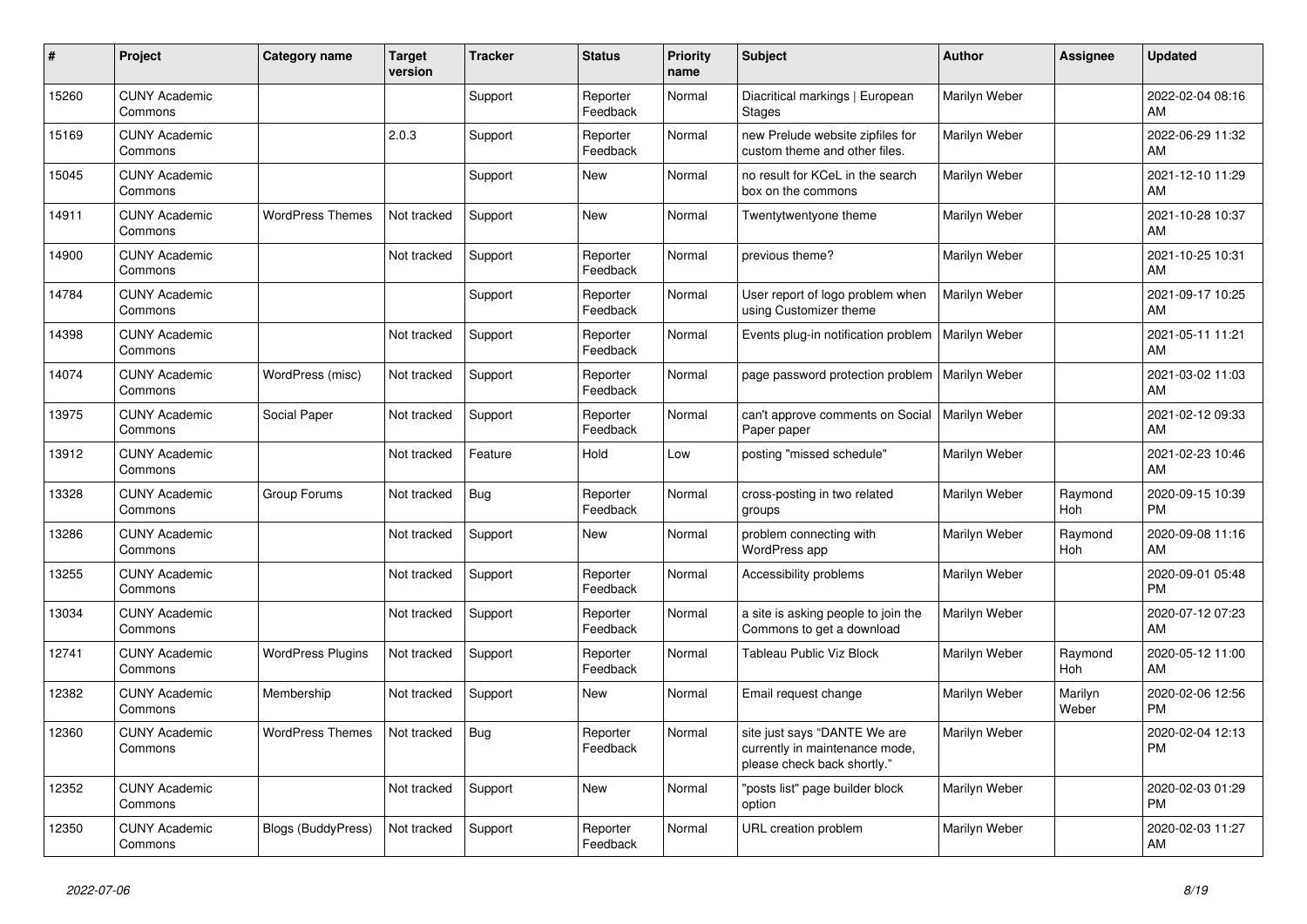| $\pmb{\sharp}$ | Project                         | <b>Category name</b>       | <b>Target</b><br>version | <b>Tracker</b> | <b>Status</b>        | <b>Priority</b><br>name | <b>Subject</b>                                                                                                                                        | Author        | Assignee            | <b>Updated</b>                |
|----------------|---------------------------------|----------------------------|--------------------------|----------------|----------------------|-------------------------|-------------------------------------------------------------------------------------------------------------------------------------------------------|---------------|---------------------|-------------------------------|
| 11971          | <b>CUNY Academic</b><br>Commons | <b>Email Notifications</b> | Future<br>release        | Bug            | Reporter<br>Feedback | Low                     | Pictures obscured in emailed post<br>notifications                                                                                                    | Marilyn Weber | Raymond<br>Hoh      | 2019-11-21 01:14<br><b>PM</b> |
| 11848          | <b>CUNY Academic</b><br>Commons |                            | Not tracked              | Support        | Hold                 | Normal                  | a Dean of Faculty wants to share a   Marilyn Weber<br>large file                                                                                      |               |                     | 2019-09-24 08:44<br>AM        |
| 11787          | <b>CUNY Academic</b><br>Commons |                            | Not tracked              | Support        | Reporter<br>Feedback | Normal                  | automated comments notifications<br>on ZenDesk                                                                                                        | Marilyn Weber |                     | 2019-08-26 06:18<br><b>PM</b> |
| 11771          | <b>CUNY Academic</b><br>Commons |                            | Not tracked              | Support        | Reporter<br>Feedback | Normal                  | post displays in sections                                                                                                                             | Marilyn Weber |                     | 2019-08-20 10:34<br>AM        |
| 11519          | <b>CUNY Academic</b><br>Commons |                            | Not tracked              | Support        | Assigned             | Normal                  | comment option not appearing                                                                                                                          | Marilyn Weber |                     | 2019-09-24 10:28<br>AM        |
| 11509          | <b>CUNY Academic</b><br>Commons |                            | Not tracked              | Support        | Reporter<br>Feedback | Normal                  | deleted Page causing a Menu<br>problem?                                                                                                               | Marilyn Weber |                     | 2019-06-04 09:54<br>AM        |
| 11149          | <b>CUNY Academic</b><br>Commons |                            | Not tracked              | Support        | Reporter<br>Feedback | Normal                  | comments getting blocked                                                                                                                              | Marilyn Weber | Raymond<br>Hoh      | 2019-03-26 11:40<br>AM        |
| 10657          | <b>CUNY Academic</b><br>Commons |                            | Not tracked              | Support        | Reporter<br>Feedback | Normal                  | child theme problems                                                                                                                                  | Marilyn Weber |                     | 2018-11-08 01:19<br><b>PM</b> |
| 10273          | <b>CUNY Academic</b><br>Commons | Registration               | Not tracked              | Support        | Reporter<br>Feedback | Normal                  | users combining CF and campus<br>address                                                                                                              | Marilyn Weber |                     | 2019-09-18 10:58<br>AM        |
| 9835           | <b>CUNY Academic</b><br>Commons | Group Forums               | Future<br>release        | Bug            | Assigned             | Normal                  | add a "like" function?                                                                                                                                | Marilyn Weber | Erik Trainer        | 2018-06-05 01:49<br><b>PM</b> |
| 9207           | <b>CUNY Academic</b><br>Commons |                            | Future<br>release        | Support        | Reporter<br>Feedback | Normal                  | display dashboards made in<br>Tableau?                                                                                                                | Marilyn Weber | Boone<br>Gorges     | 2018-04-10 10:42<br>AM        |
| 8607           | <b>CUNY Academic</b><br>Commons |                            | Not tracked              | Support        | New                  | Normal                  | Paypal?                                                                                                                                               | Marilyn Weber | Matt Gold           | 2018-05-15 01:37<br><b>PM</b> |
| 5992           | <b>CUNY Academic</b><br>Commons | <b>Email Notifications</b> | Future<br>release        | Feature        | New                  | Normal                  | Changing the From line of<br>autogenerated blog emails                                                                                                | Marilyn Weber |                     | 2018-09-27 05:19<br><b>PM</b> |
| 5397           | <b>CUNY Academic</b><br>Commons | Social Paper               | Future<br>release        | Feature        | New                  | Normal                  | frustrating to have to<br>enable/disable in SP                                                                                                        | Marilyn Weber | Samantha<br>Raddatz | 2016-04-20 03:39<br><b>PM</b> |
| 5282           | <b>CUNY Academic</b><br>Commons | Social Paper               | Future<br>release        | Bug            | <b>New</b>           | Normal                  | Replying via email directs to paper<br>but not individual comment.                                                                                    | Marilyn Weber | Raymond<br>Hoh      | 2016-03-02 01:48<br><b>PM</b> |
| 5205           | <b>CUNY Academic</b><br>Commons | Social Paper               | Future<br>release        | Feature        | <b>New</b>           | Normal                  | Social Paper folders                                                                                                                                  | Marilyn Weber |                     | 2016-02-11 10:24<br><b>PM</b> |
| 5199           | <b>CUNY Academic</b><br>Commons | Social Paper               | Future<br>release        | Feature        | New                  | Normal                  | add tables to the SP editor                                                                                                                           | Marilyn Weber |                     | 2016-10-24 11:27<br>AM        |
| 5058           | <b>CUNY Academic</b><br>Commons | Social Paper               | Future<br>release        | Feature        | New                  | Low                     | Can there be a clearer signal that<br>even when comments have<br>already been made you add<br>comments by clicking on the side?<br>(SP suggestion #5) | Marilyn Weber | Samantha<br>Raddatz | 2016-02-11 10:24<br><b>PM</b> |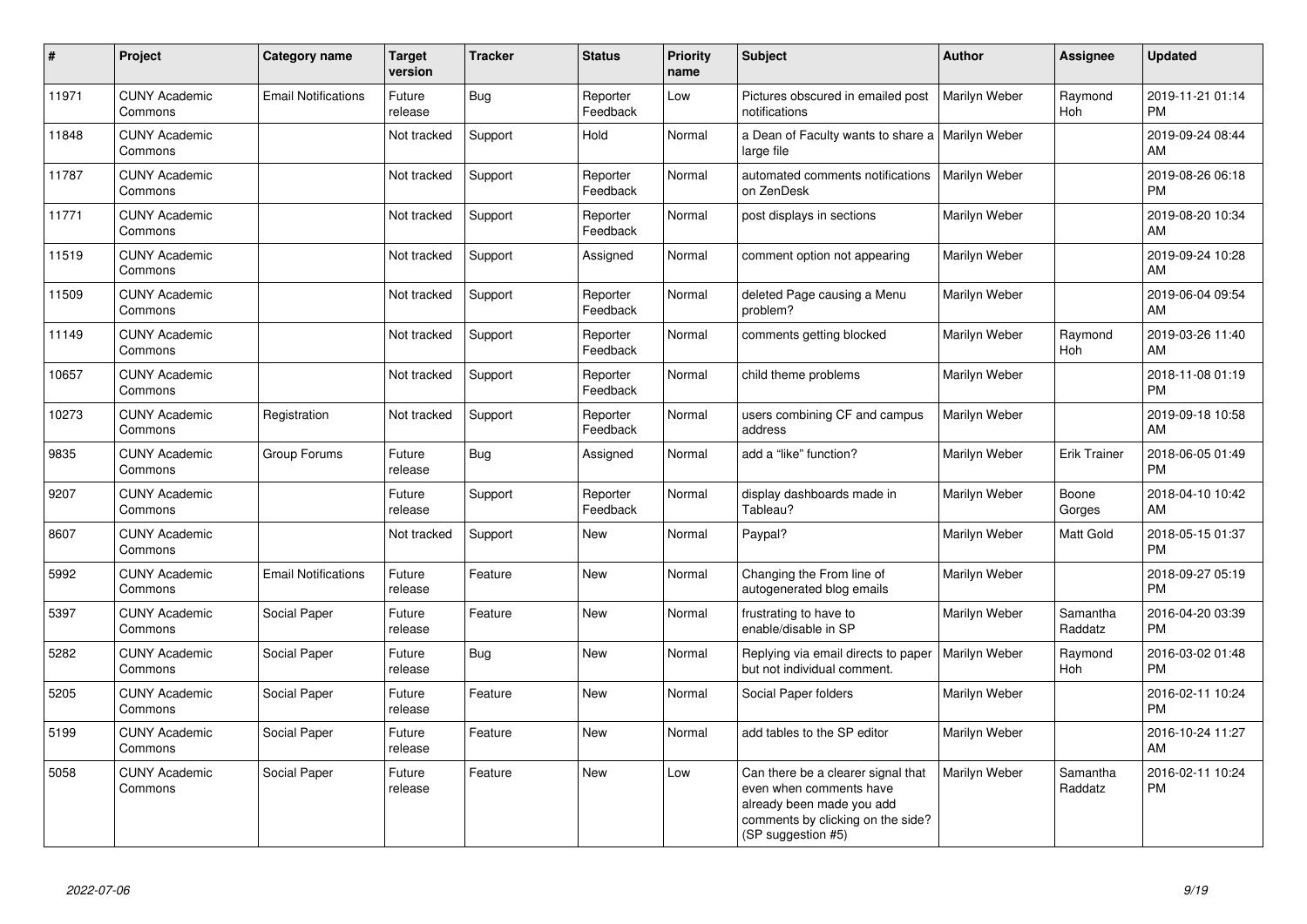| #     | Project                         | <b>Category name</b>       | <b>Target</b><br>version | <b>Tracker</b> | <b>Status</b>        | <b>Priority</b><br>name | <b>Subject</b>                                                        | <b>Author</b>      | Assignee            | <b>Updated</b>                |
|-------|---------------------------------|----------------------------|--------------------------|----------------|----------------------|-------------------------|-----------------------------------------------------------------------|--------------------|---------------------|-------------------------------|
| 5053  | <b>CUNY Academic</b><br>Commons | Social Paper               | Future<br>release        | Feature        | <b>New</b>           | Low                     | Scrollable menu to add readers<br>(SP suggestion #4)                  | Marilyn Weber      | Samantha<br>Raddatz | 2016-04-21 05:21<br><b>PM</b> |
| 5052  | <b>CUNY Academic</b><br>Commons | Social Paper               | Future<br>release        | Feature        | New                  | Low                     | Sentence by sentence or line by<br>line comments (SP suggestion #3)   | Marilyn Weber      | Boone<br>Gorges     | 2016-02-11 10:24<br><b>PM</b> |
| 5050  | <b>CUNY Academic</b><br>Commons | Social Paper               | Future<br>release        | Feature        | <b>New</b>           | Low                     | Making comments visible in SP<br>editing mode (SP suggestion #1)      | Marilyn Weber      | Samantha<br>Raddatz | 2019-09-17 11:10<br><b>PM</b> |
| 2577  | <b>NYCDH Community</b><br>Site  |                            |                          | Feature        | Assigned             | Low                     | Investigate Potential to Add Links<br>to the Forum                    | <b>Mark Newton</b> | Alex Gil            | 2013-05-16 09:40<br><b>PM</b> |
| 2576  | <b>NYCDH Community</b><br>Site  |                            |                          | <b>Bug</b>     | Hold                 | Low                     | Test Next Button in Javascript<br><b>Tutorial Under Activities</b>    | Mark Newton        | Alex Gil            | 2013-05-18 02:55<br><b>PM</b> |
| 2574  | <b>NYCDH Community</b><br>Site  |                            |                          | Feature        | Assigned             | Normal                  | Add Way to Upload Files to<br>Groups                                  | Mark Newton        | Raymond<br>Hoh      | 2013-05-18 07:46<br><b>PM</b> |
| 2573  | <b>NYCDH Community</b><br>Site  |                            |                          | Feature        | Reporter<br>Feedback | Normal                  | Add dh nyc twitter list feed to site                                  | <b>Mark Newton</b> | Matt Gold           | 2013-05-16 11:42<br><b>PM</b> |
| 2571  | <b>NYCDH Community</b><br>Site  |                            |                          | Feature        | Assigned             | Normal                  | Add Google custom search box to<br>homepage                           | <b>Mark Newton</b> | Raymond<br>Hoh      | 2013-05-18 07:49<br><b>PM</b> |
| 11120 | <b>CUNY Academic</b><br>Commons | <b>WordPress Plugins</b>   | Not tracked              | <b>Bug</b>     | Reporter<br>Feedback | Normal                  | Events Manager Events Not<br>Showing Up                               | Mark Webb          |                     | 2019-02-27 04:10<br><b>PM</b> |
| 10769 | <b>CUNY Academic</b><br>Commons | <b>WordPress Themes</b>    | Not tracked              | Bug            | Reporter<br>Feedback | Normal                  | 2011 Theme Sidebar                                                    | Mark Webb          |                     | 2018-12-04 04:09<br><b>PM</b> |
| 10678 | <b>CUNY Academic</b><br>Commons |                            | Not tracked              | Bug            | Reporter<br>Feedback | High                    | Newsletter Plugin Not Sending Out   Mark Webb<br><b>Newsletters</b>   |                    | Boone<br>Gorges     | 2019-09-16 09:38<br><b>PM</b> |
| 10262 | <b>CUNY Academic</b><br>Commons |                            | Not tracked              | <b>Bug</b>     | Reporter<br>Feedback | Normal                  | Newsletter Plugin: Broken Image<br>at Bottom of All Newsletters       | Mark Webb          | Raymond<br>Hoh      | 2018-08-30 05:17<br><b>PM</b> |
| 16307 | <b>CUNY Academic</b><br>Commons |                            |                          | <b>Bug</b>     | New                  | Normal                  | Add brief messaging to<br>accept/decline group membership<br>requests | <b>Matt Gold</b>   | Boone<br>Gorges     | 2022-06-27 06:13<br><b>PM</b> |
| 15604 | <b>CUNY Academic</b><br>Commons | <b>Email Notifications</b> | Future<br>release        | Feature        | Assigned             | Normal                  | Restructure Commons Group<br>Digest Email Messages                    | Matt Gold          | Boone<br>Gorges     | 2022-05-26 10:45<br>AM        |
| 13949 | <b>CUNY Academic</b><br>Commons |                            | Not tracked              | <b>Bug</b>     | <b>New</b>           | Normal                  | Continued debugging of runaway<br>MySQL connections                   | Matt Gold          | Boone<br>Gorges     | 2021-09-14 10:42<br>AM        |
| 10659 | <b>CUNY Academic</b><br>Commons | Group Forums               | Future<br>release        | Feature        | Assigned             | Normal                  | Post to multiple groups via email                                     | Matt Gold          | Raymond<br>Hoh      | 2018-11-15 12:54<br>AM        |
| 10040 | <b>CUNY Academic</b><br>Commons | WordPress (misc)           | Not tracked              | Bug            | Reporter<br>Feedback | Normal                  | User doesn't see full list of themes                                  | <b>Matt Gold</b>   | Boone<br>Gorges     | 2018-07-25 10:12<br>AM        |
| 9979  | <b>CUNY Academic</b><br>Commons | <b>Email Notifications</b> | Not tracked              | <b>Bug</b>     | Reporter<br>Feedback | Normal                  | Reports of slow email activation<br>emails                            | Matt Gold          | Boone<br>Gorges     | 2018-08-29 09:40<br><b>PM</b> |
| 9947  | <b>CUNY Academic</b><br>Commons | <b>WordPress Plugins</b>   | Future<br>release        | Feature        | Reporter<br>Feedback | Normal                  | Install H5P quiz plugin                                               | <b>Matt Gold</b>   | Boone<br>Gorges     | 2018-09-11 11:01<br>AM        |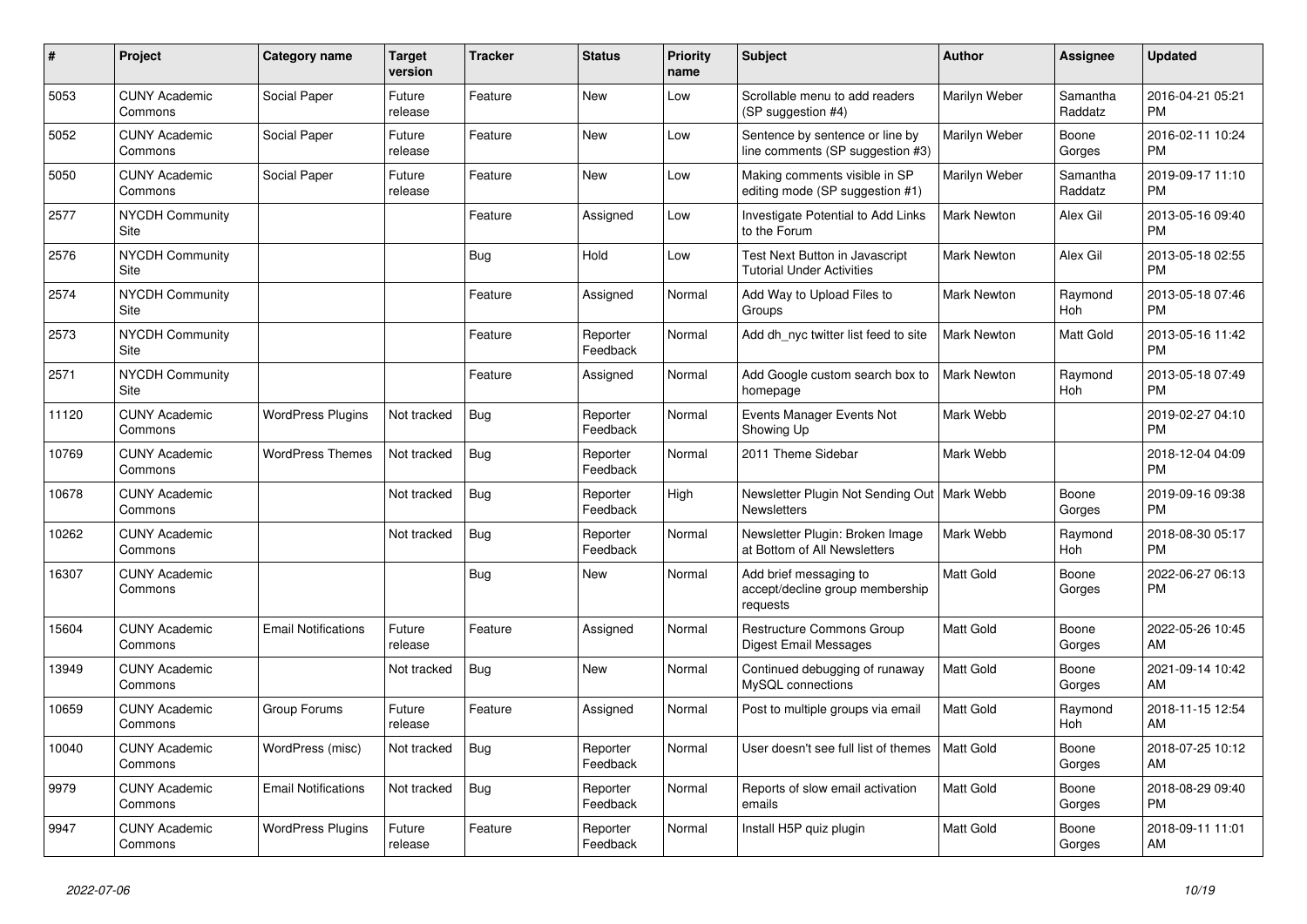| #    | <b>Project</b>                  | <b>Category name</b>      | <b>Target</b><br>version | <b>Tracker</b> | <b>Status</b>        | <b>Priority</b><br>name | <b>Subject</b>                                                                        | <b>Author</b>    | <b>Assignee</b>       | <b>Updated</b>                |
|------|---------------------------------|---------------------------|--------------------------|----------------|----------------------|-------------------------|---------------------------------------------------------------------------------------|------------------|-----------------------|-------------------------------|
| 9941 | <b>CUNY Academic</b><br>Commons | Wiki                      | Not tracked              | Support        | Assigned             | Normal                  | Wiki functionality                                                                    | <b>Matt Gold</b> | Boone<br>Gorges       | 2018-06-26 10:57<br>AM        |
| 9028 | <b>CUNY Academic</b><br>Commons | Onboarding                | Future<br>release        | Feature        | Assigned             | Normal                  | suggest groups to new members<br>during the registration process                      | <b>Matt Gold</b> | Chris Stein           | 2018-10-24 12:34<br><b>PM</b> |
| 9015 | <b>CUNY Academic</b><br>Commons | Groups (misc)             | Not tracked              | Outreach       | Assigned             | Normal                  | Email group admins the email<br>addresses of their groups                             | Matt Gold        | Matt Gold             | 2018-01-02 09:54<br>AM        |
| 8992 | <b>NYCDH Community</b><br>Site  |                           |                          | <b>Bug</b>     | Assigned             | Normal                  | Multiple RBE error reports                                                            | Matt Gold        | Raymond<br><b>Hoh</b> | 2017-12-11 05:43<br><b>PM</b> |
| 8991 | <b>CUNY Academic</b><br>Commons | Reply By Email            | Not tracked              | <b>Bug</b>     | Hold                 | Normal                  | RBE duplicate email message<br>issue                                                  | <b>Matt Gold</b> | Raymond<br>Hoh        | 2018-02-18 08:53<br><b>PM</b> |
| 8976 | <b>CUNY Academic</b><br>Commons | Reply By Email            | Not tracked              | Feature        | Assigned             | Normal                  | Package RBE new topics posting?                                                       | <b>Matt Gold</b> | Raymond<br>Hoh        | 2017-12-04 02:34<br><b>PM</b> |
| 8902 | <b>CUNY Academic</b><br>Commons | Design                    | Not tracked              | Feature        | Assigned             | Normal                  | Report back on research on<br><b>BuddyPress themes</b>                                | <b>Matt Gold</b> | Michael Smith         | 2017-11-10 12:31<br><b>PM</b> |
| 8901 | <b>CUNY Academic</b><br>Commons | Accessibility             | Future<br>release        | Feature        | Assigned             | Normal                  | Theme analysis for accessibility                                                      | <b>Matt Gold</b> | Boone<br>Gorges       | 2022-04-26 11:59<br>AM        |
| 8900 | <b>CUNY Academic</b><br>Commons | Accessibility             | Future<br>release        | Feature        | Assigned             | Normal                  | Look into tools to enforce<br>accessibility in WP environment                         | Matt Gold        | Boone<br>Gorges       | 2022-04-26 11:59<br>AM        |
| 8898 | <b>CUNY Academic</b><br>Commons | Social Paper              | Not tracked              | Feature        | Assigned             | Normal                  | Usage data on docs and social<br>paper                                                | <b>Matt Gold</b> | <b>Matt Gold</b>      | 2017-11-16 11:32<br>AM        |
| 8837 | <b>CUNY Academic</b><br>Commons |                           | Not tracked              | Feature        | Assigned             | Normal                  | Create a form to request info from<br>people requesting premium<br>themes and plugins | <b>Matt Gold</b> | Marilyn<br>Weber      | 2017-11-14 03:35<br><b>PM</b> |
| 8836 | <b>CUNY Academic</b><br>Commons | <b>Blogs (BuddyPress)</b> | Future<br>release        | Feature        | Assigned             | Normal                  | Redesign site launch process                                                          | <b>Matt Gold</b> | Boone<br>Gorges       | 2019-10-03 02:49<br><b>PM</b> |
| 8756 | <b>CUNY Academic</b><br>Commons | <b>Group Blogs</b>        | Future<br>release        | Feature        | Hold                 | Normal                  | Connect multiple blogs to one<br>group?                                               | <b>Matt Gold</b> | Boone<br>Gorges       | 2017-09-30 10:42<br>AM        |
| 8666 | <b>CUNY Academic</b><br>Commons | Teaching                  | Not tracked              | Documentation  | Assigned             | Normal                  | Create Teaching on the Commons<br>Resource Page                                       | <b>Matt Gold</b> | Laurie Hurson         | 2019-09-23 03:16<br><b>PM</b> |
| 7115 | <b>CUNY Academic</b><br>Commons | Groups (misc)             | Future<br>release        | Feature        | Reporter<br>Feedback | Normal                  | make licensing info clear during<br>group creation                                    | Matt Gold        | Raymond<br><b>Hoh</b> | 2020-12-08 11:32<br>AM        |
| 6995 | <b>CUNY Academic</b><br>Commons | Home Page                 | Not tracked              | <b>Bug</b>     | Assigned             | Normal                  | member filter on homepage not<br>workina                                              | <b>Matt Gold</b> | Raymond<br>Hoh        | 2016-12-11 09:46<br><b>PM</b> |
| 6671 | <b>CUNY Academic</b><br>Commons | Reply By Email            | Not tracked              | Bug            | Assigned             | Normal                  | "Post too often" RBE error<br>message                                                 | <b>Matt Gold</b> | Raymond<br>Hoh        | 2016-11-11 09:55<br>AM        |
| 6426 | <b>CUNY Academic</b><br>Commons | Spam/Spam<br>Prevention   | Future<br>release        | Feature        | Assigned             | Normal                  | Force captcha on all comments?                                                        | <b>Matt Gold</b> | Tahir Butt            | 2016-10-24 02:06<br><b>PM</b> |
| 6298 | <b>CUNY Academic</b><br>Commons | User Experience           | Not tracked              | Design/UX      | Assigned             | Normal                  | Examine data from survey                                                              | <b>Matt Gold</b> | Margaret<br>Galvan    | 2016-10-14 12:16<br><b>PM</b> |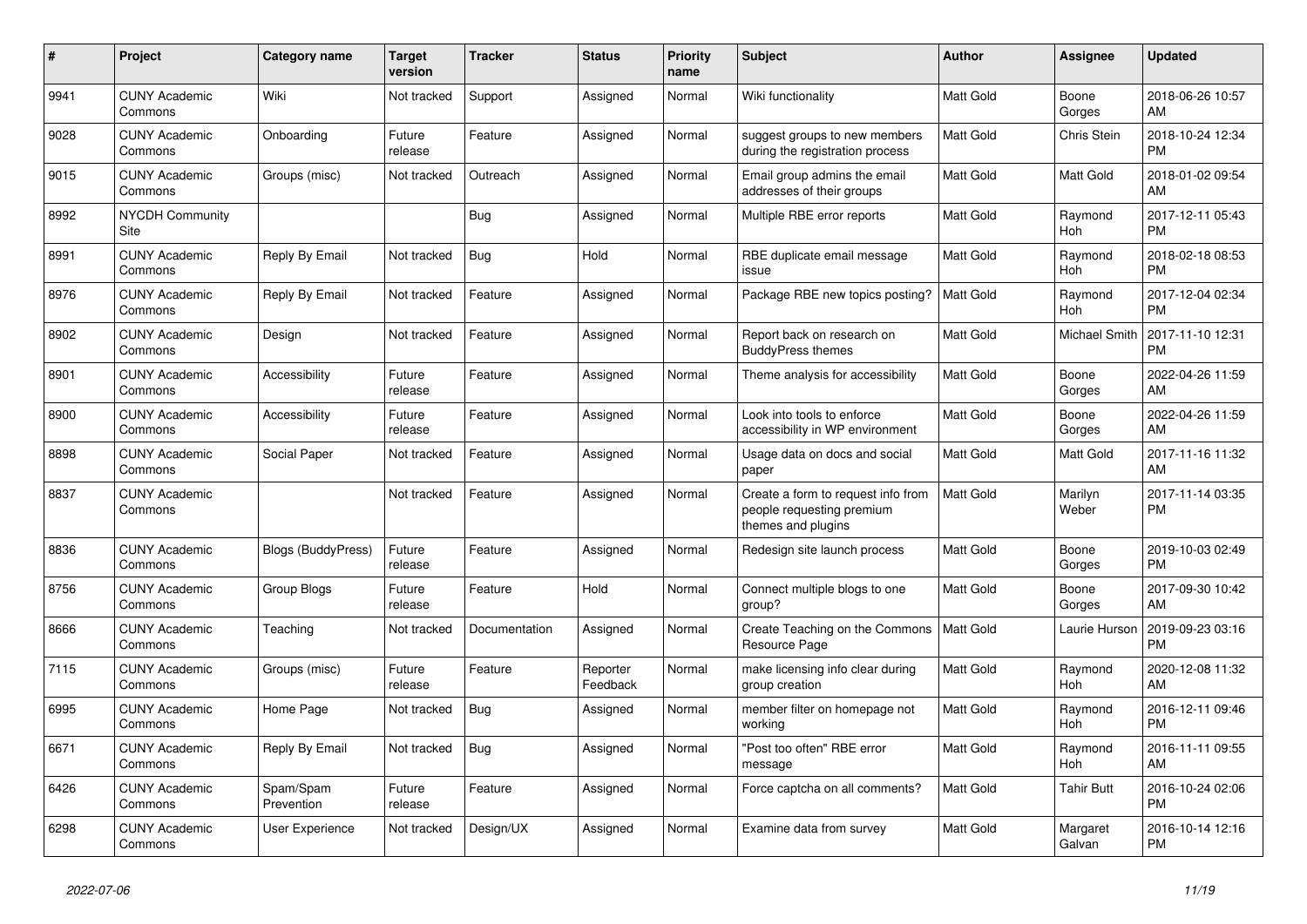| $\#$ | Project                         | <b>Category name</b>      | <b>Target</b><br>version | <b>Tracker</b> | <b>Status</b>        | <b>Priority</b><br>name | <b>Subject</b>                                                      | <b>Author</b>    | Assignee            | <b>Updated</b>                |
|------|---------------------------------|---------------------------|--------------------------|----------------|----------------------|-------------------------|---------------------------------------------------------------------|------------------|---------------------|-------------------------------|
| 6115 | <b>CUNY Academic</b><br>Commons | Publicity                 | Not tracked              | Feature        | Assigned             | Normal                  | create digital signage for GC                                       | <b>Matt Gold</b> | scott voth          | 2016-10-11 10:09<br><b>PM</b> |
| 6014 | <b>CUNY Academic</b><br>Commons | Publicity                 | Future<br>release        | Publicity      | Reporter<br>Feedback | Normal                  | Google search listing                                               | <b>Matt Gold</b> | Boone<br>Gorges     | 2016-09-21 03:48<br><b>PM</b> |
| 5955 | <b>CUNY Academic</b><br>Commons | Outreach                  | Future<br>release        | Feature        | Assigned             | Normal                  | Create auto-newsletter for<br>commons members                       | Matt Gold        | Luke Waltzer        | 2016-08-30 10:34<br>AM        |
| 5696 | <b>CUNY Academic</b><br>Commons | Events                    | Future<br>release        | Feature        | Assigned             | Normal                  | Events Calendar - display options<br>calendar aggregation           | Matt Gold        | Boone<br>Gorges     | 2016-10-13 11:44<br>AM        |
| 5691 | <b>CUNY Academic</b><br>Commons | <b>Blogs (BuddyPress)</b> | Future<br>release        | <b>Bug</b>     | Assigned             | High                    | Differing numbers on Sites display                                  | <b>Matt Gold</b> | Raymond<br>Hoh      | 2016-06-13 01:37<br><b>PM</b> |
| 5581 | <b>CUNY Academic</b><br>Commons | Analytics                 | Future<br>release        | Feature        | Assigned             | Normal                  | Explore alternatives to Google<br>Analytics                         | <b>Matt Gold</b> | Valerie<br>Townsend | 2020-04-17 03:12<br><b>PM</b> |
| 5316 | <b>CUNY Academic</b><br>Commons | <b>User Experience</b>    | Future<br>release        | Feature        | Assigned             | Normal                  | Prompt user email address<br>updates                                | Matt Gold        | Stephen Real        | 2016-12-21 03:30<br><b>PM</b> |
| 5016 | <b>CUNY Academic</b><br>Commons | Events                    | Future<br>release        | Feature        | Assigned             | Low                     | Allow comments to be posted on<br>events                            | Matt Gold        | Raymond<br>Hoh      | 2019-03-01 02:23<br><b>PM</b> |
| 4986 | <b>CUNY Academic</b><br>Commons | ZenDesk                   | Not tracked              | Support        | Assigned             | Normal                  | Prepare documentation for<br>Zendesk re web widget                  | <b>Matt Gold</b> | Samantha<br>Raddatz | 2016-02-25 03:09<br><b>PM</b> |
| 4980 | <b>CUNY Academic</b><br>Commons | Home Page                 | Future<br>release        | Feature        | Assigned             | Normal                  | <b>CAC Featured Content -- Adding</b><br>Randomization              | <b>Matt Gold</b> | Boone<br>Gorges     | 2016-12-12 03:01<br><b>PM</b> |
| 4903 | <b>CUNY Academic</b><br>Commons | Events                    | Future<br>release        | Design/UX      | Assigned             | Normal                  | Improving visual appearance of<br>event calendars                   | Matt Gold        | Boone<br>Gorges     | 2016-10-13 11:51<br>AM        |
| 4661 | <b>CUNY Academic</b><br>Commons | <b>User Experience</b>    | Future<br>release        | <b>Bug</b>     | Assigned             | Normal                  | <b>Simplify Events text</b>                                         | Matt Gold        | Samantha<br>Raddatz | 2015-10-02 09:06<br><b>PM</b> |
| 4404 | <b>CUNY Academic</b><br>Commons | <b>Public Portfolio</b>   | Future<br>release        | Design/UX      | Assigned             | Normal                  | Change color of permissions info<br>on portfolio editing interface  | Matt Gold        | Samantha<br>Raddatz | 2015-08-11 05:28<br><b>PM</b> |
| 4238 | <b>CUNY Academic</b><br>Commons | Events                    | Future<br>release        | Feature        | Assigned             | Normal                  | Copy Events to Other Groups?                                        | Matt Gold        | Boone<br>Gorges     | 2015-07-02 10:08<br>AM        |
| 4235 | <b>CUNY Academic</b><br>Commons |                           | Not tracked              | Design/UX      | Assigned             | Normal                  | Explore user experience around<br>comments on forum topics vs docs  | Matt Gold        | Samantha<br>Raddatz | 2015-07-21 10:23<br>AM        |
| 4070 | <b>CUNY Academic</b><br>Commons | Analytics                 | Not tracked              | Support        | Assigned             | Normal                  | Request for JITP site analytics                                     | <b>Matt Gold</b> | Seth Persons        | 2016-02-23 03:09<br><b>PM</b> |
| 4053 | <b>CUNY Academic</b><br>Commons | Events                    | Future<br>release        | Feature        | Assigned             | Normal                  | Create new tab for past events                                      | <b>Matt Gold</b> | Boone<br>Gorges     | 2015-05-12 02:10<br><b>PM</b> |
| 4027 | <b>CUNY Academic</b><br>Commons | Commons In A Box          | Not tracked              | Design/UX      | Assigned             | Normal                  | Usability review of CBOX update<br>procedures                       | Matt Gold        | Samantha<br>Raddatz | 2015-05-11 06:36<br><b>PM</b> |
| 3770 | <b>CUNY Academic</b><br>Commons | <b>Public Portfolio</b>   | Future<br>release        | Feature        | Assigned             | Normal                  | Improve Layout/Formatting of<br>Positions Area on Public Portfolios | Matt Gold        | Chris Stein         | 2015-04-01 09:17<br><b>PM</b> |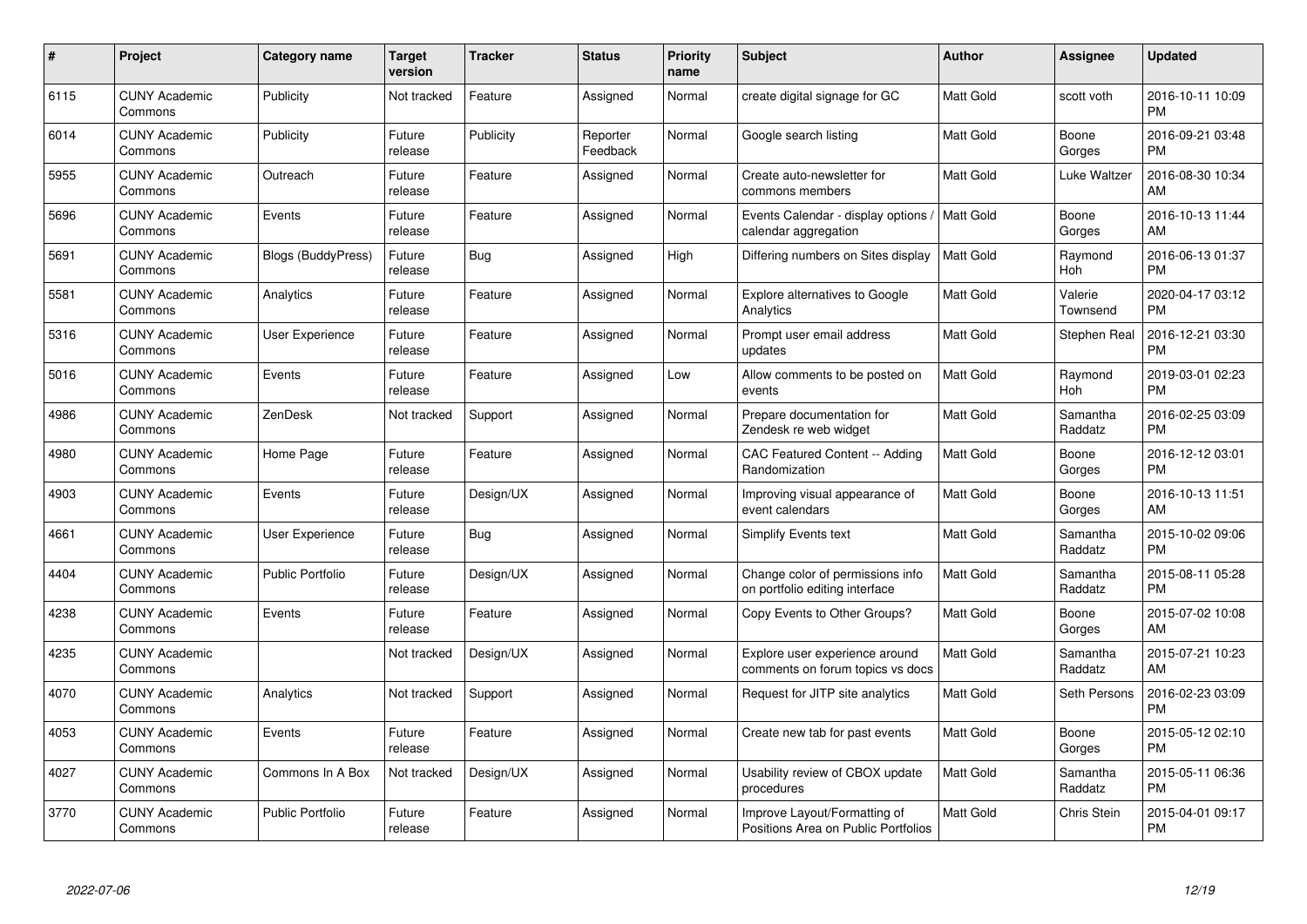| $\pmb{\#}$ | <b>Project</b>                        | <b>Category name</b>     | <b>Target</b><br>version | <b>Tracker</b> | <b>Status</b>       | <b>Priority</b><br>name | <b>Subject</b>                                                        | <b>Author</b>    | Assignee          | <b>Updated</b>                |
|------------|---------------------------------------|--------------------------|--------------------------|----------------|---------------------|-------------------------|-----------------------------------------------------------------------|------------------|-------------------|-------------------------------|
| 3768       | <b>CUNY Academic</b><br>Commons       | <b>Public Portfolio</b>  | Future<br>release        | Feature        | Assigned            | Normal                  | Institutions/Past positions on<br>public portfolios                   | <b>Matt Gold</b> | Boone<br>Gorges   | 2018-04-23 10:44<br>AM        |
| 3759       | <b>CUNY Academic</b><br>Commons       | WordPress (misc)         | Future<br>release        | Feature        | Assigned            | Normal                  | Review Interface for Adding Users<br>to Blogs                         | Matt Gold        | Boone<br>Gorges   | 2015-03-24 05:52<br><b>PM</b> |
| 3662       | <b>CUNY Academic</b><br>Commons       | <b>SEO</b>               | Future<br>release        | Feature        | Assigned            | Normal                  | Duplicate Content/SEO/Google<br>issues                                | Matt Gold        | Raymond<br>Hoh    | 2015-04-13 04:37<br><b>PM</b> |
| 3657       | <b>CUNY Academic</b><br>Commons       | WordPress (misc)         | Not tracked              | Feature        | New                 | Normal                  | Create alert for GC email<br>addresses                                | Matt Gold        | Matt Gold         | 2016-04-14 11:29<br><b>PM</b> |
| 3577       | <b>CUNY Academic</b><br>Commons       | My Commons               | Future<br>release        | Design/UX      | Assigned            | Normal                  | Replies to items in My Commons                                        | Matt Gold        | Raymond<br>Hoh    | 2015-04-09 05:19<br><b>PM</b> |
| 3536       | <b>CUNY Academic</b><br>Commons       | My Commons               | Future<br>release        | Feature        | Assigned            | Normal                  | Infinite Scroll on My Commons<br>page                                 | Matt Gold        | Raymond<br>Hoh    | 2015-04-13 04:42<br><b>PM</b> |
| 3524       | <b>CUNY Academic</b><br>Commons       | Documentation            | Not tracked              | Documentation  | Assigned            | Normal                  | Post describing all you can do<br>when starting up a new blog/group   | <b>Matt Gold</b> | scott voth        | 2014-10-04 12:56<br><b>PM</b> |
| 3517       | <b>CUNY Academic</b><br>Commons       | My Commons               | Future<br>release        | Feature        | Assigned            | Normal                  | Mute/Unmute My Commons<br>updates                                     | <b>Matt Gold</b> | Raymond<br>Hoh    | 2015-11-09 01:19<br><b>PM</b> |
| 3419       | <b>CUNY Academic</b><br>Commons       | Group Invitations        | 1.6.14                   | <b>Bug</b>     | Testing<br>Required | Normal                  | Neatening the display of<br>messages on group requests                | <b>Matt Gold</b> | Boone<br>Gorges   | 2014-09-01 09:29<br><b>PM</b> |
| 3369       | <b>CUNY Academic</b><br>Commons       | Reply By Email           | Not tracked              | Outreach       | Hold                | Normal                  | Release reply by email to WP<br>plugin directory                      | <b>Matt Gold</b> | Raymond<br>Hoh    | 2016-03-01 12:46<br><b>PM</b> |
| 3354       | <b>CUNY Academic</b><br>Commons       | <b>Group Files</b>       | Future<br>release        | Feature        | Assigned            | Low                     | Allow Group Download of Multiple<br><b>Selected Files</b>             | <b>Matt Gold</b> | Chris Stein       | 2014-08-01 08:50<br>AM        |
| 3308       | <b>CUNY Academic</b><br>Commons       | Group Invitations        | Future<br>release        | Feature        | Assigned            | Normal                  | Allow members to rescind group<br>invitations                         | Matt Gold        | Boone<br>Gorges   | 2015-04-01 08:53<br><b>PM</b> |
| 3220       | <b>CUNY Academic</b><br>Commons       | <b>Public Portfolio</b>  | Future<br>release        | Feature        | Assigned            | Normal                  | Add indent/outdent option to<br>Formatting Buttons on Profile<br>Page | <b>Matt Gold</b> | Boone<br>Gorges   | 2014-05-21 10:39<br><b>PM</b> |
| 3090       | <b>CUNY Academic</b><br>Commons       | Twitter page             | Future<br>release        | Feature        | Assigned            | Normal                  | Prevent Retweets from showing<br>up on Commons twitter page           | Matt Gold        | <b>Tahir Butt</b> | 2016-10-24 11:31<br>AM        |
| 3080       | <b>CUNY Academic</b><br>Commons       | <b>Group Files</b>       | Future<br>release        | Feature        | Assigned            | Low                     | Create a system to keep track of<br>file changes                      | <b>Matt Gold</b> | Boone<br>Gorges   | 2014-02-26 10:04<br><b>PM</b> |
| 3042       | <b>CUNY Academic</b><br>Commons       | <b>Public Portfolio</b>  | Future<br>release        | Feature        | Assigned            | Normal                  | Browsing member interests                                             | <b>Matt Gold</b> | Boone<br>Gorges   | 2015-03-21 09:04<br><b>PM</b> |
| 2618       | <b>NYCDH Community</b><br><b>Site</b> |                          |                          | <b>Bug</b>     | Assigned            | Low                     | Mark blogs as spam when created<br>by users marked as spam            | <b>Matt Gold</b> | Boone<br>Gorges   | 2013-06-09 11:38<br><b>PM</b> |
| 2523       | <b>CUNY Academic</b><br>Commons       | <b>BuddyPress Docs</b>   | Future<br>release        | Feature        | Assigned            | Normal                  | Allow Users to Upload Images to<br><b>BP</b> Docs                     | <b>Matt Gold</b> | Boone<br>Gorges   | 2015-11-09 06:14<br><b>PM</b> |
| 2223       | <b>CUNY Academic</b><br>Commons       | <b>WordPress Plugins</b> | Future<br>release        | Feature        | Assigned            | Low                     | Add Participad to the CUNY<br>Academic Commons                        | <b>Matt Gold</b> | Boone<br>Gorges   | 2014-09-17 10:03<br><b>PM</b> |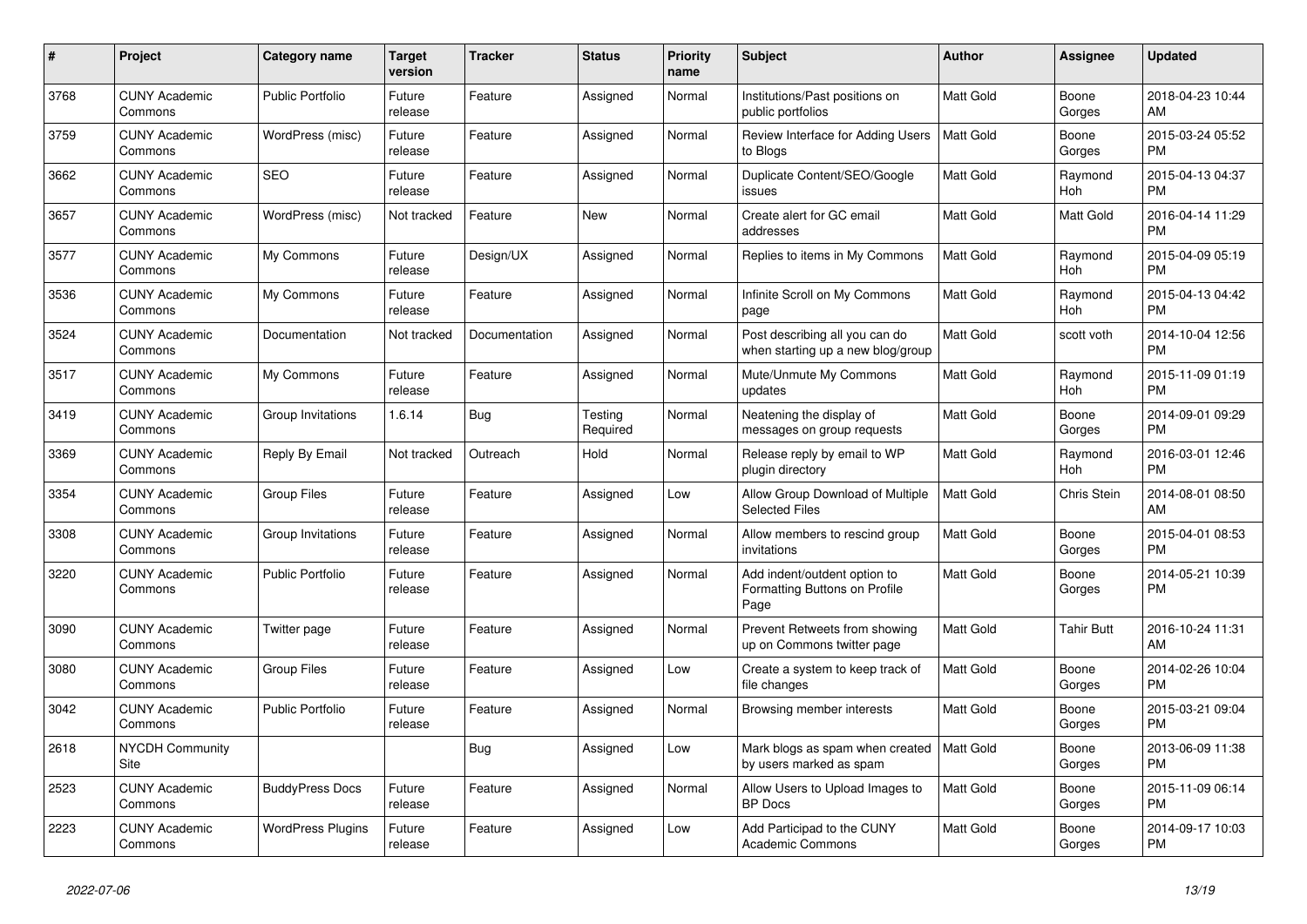| $\#$ | <b>Project</b>                  | <b>Category name</b>     | <b>Target</b><br>version | <b>Tracker</b> | <b>Status</b>        | Priority<br>name | <b>Subject</b>                                                                            | Author           | Assignee            | <b>Updated</b>                |
|------|---------------------------------|--------------------------|--------------------------|----------------|----------------------|------------------|-------------------------------------------------------------------------------------------|------------------|---------------------|-------------------------------|
| 2013 | <b>CUNY Academic</b><br>Commons | <b>Public Portfolio</b>  | Future<br>release        | Feature        | Assigned             | Low              | Have Profile Privacy Options show   Matt Gold<br>up only for filled-in fields             |                  | Boone<br>Gorges     | 2015-11-09 06:09<br><b>PM</b> |
| 1562 | <b>CUNY Academic</b><br>Commons | <b>WordPress Plugins</b> | Future<br>release        | Feature        | Assigned             | Low              | Play with NYT Collaborative<br><b>Authoring Tool</b>                                      | <b>Matt Gold</b> | Boone<br>Gorges     | 2015-01-05 08:47<br><b>PM</b> |
| 1544 | <b>CUNY Academic</b><br>Commons | Groups (misc)            | Future<br>release        | Feature        | Reporter<br>Feedback | Normal           | Group Filtering and Sorting                                                               | <b>Matt Gold</b> | <b>Chris Stein</b>  | 2019-03-01 02:25<br><b>PM</b> |
| 1456 | <b>CUNY Academic</b><br>Commons | Group Invitations        | Future<br>release        | Feature        | Reporter<br>Feedback | Low              | Invite to Group Button from Profile<br>Field                                              | Matt Gold        | Samantha<br>Raddatz | 2015-11-09 05:59<br><b>PM</b> |
| 1192 | <b>CUNY Academic</b><br>Commons | <b>Group Files</b>       | Future<br>release        | Feature        | Assigned             | Low              | When posting group files, allow<br>users to add a category without<br>saving              | <b>Matt Gold</b> | Raymond<br>Hoh      | 2015-11-09 05:53<br><b>PM</b> |
| 1105 | <b>CUNY Academic</b><br>Commons | WordPress (misc)         | Future<br>release        | Feature        | Assigned             | Normal           | Rephrase Blog Privacy Options                                                             | <b>Matt Gold</b> | Samantha<br>Raddatz | 2015-11-09 06:19<br><b>PM</b> |
| 940  | <b>CUNY Academic</b><br>Commons | Redmine                  | Future<br>release        | Feature        | Assigned             | Low              | Communication with users after<br>releases                                                | <b>Matt Gold</b> | Dominic<br>Giglio   | 2012-09-09 04:36<br><b>PM</b> |
| 658  | <b>CUNY Academic</b><br>Commons | <b>WordPress Plugins</b> | Future<br>release        | Feature        | Assigned             | Normal           | Rebulid Sitewide Tag Suggestion                                                           | <b>Matt Gold</b> | Boone<br>Gorges     | 2015-01-05 08:47<br><b>PM</b> |
| 653  | <b>CUNY Academic</b><br>Commons | Group Blogs              | Future<br>release        | Feature        | Assigned             | Normal           | Redesign Integration of Groups<br>and Blogs                                               | <b>Matt Gold</b> | Samantha<br>Raddatz | 2015-11-09 05:40<br><b>PM</b> |
| 636  | <b>CUNY Academic</b><br>Commons | WordPress (misc)         | Not tracked              | Support        | Assigned             | Normal           | Create Lynda.com-like Table of<br><b>Contents for Prospective Tutorial</b><br>Screencasts | <b>Matt Gold</b> | scott voth          | 2016-02-23 03:12<br><b>PM</b> |
| 635  | <b>CUNY Academic</b><br>Commons | BuddyPress (misc)        | Future<br>release        | Feature        | Assigned             | Normal           | Big Blue Button -<br>Videoconferencing in Groups and<br><b>Blogs</b>                      | <b>Matt Gold</b> | Boone<br>Gorges     | 2011-03-14 03:24<br><b>PM</b> |
| 599  | <b>CUNY Academic</b><br>Commons | BuddyPress (misc)        | Future<br>release        | Feature        | Assigned             | Normal           | Consider adding rating plugins for<br><b>BuddyPress/BBPress</b>                           | <b>Matt Gold</b> | Boone<br>Gorges     | 2011-08-22 06:50<br><b>PM</b> |
| 554  | <b>CUNY Academic</b><br>Commons | BuddyPress (misc)        | Future<br>release        | Feature        | Assigned             | Normal           | Add Trackback notifications to<br>site-wide activity feed                                 | <b>Matt Gold</b> | Boone<br>Gorges     | 2015-11-09 06:19<br><b>PM</b> |
| 500  | <b>CUNY Academic</b><br>Commons | BuddyPress (misc)        | Future<br>release        | Feature        | Assigned             | Normal           | <b>Export Group Data</b>                                                                  | <b>Matt Gold</b> | Boone<br>Gorges     | 2010-12-19 12:09<br><b>PM</b> |
| 497  | <b>CUNY Academic</b><br>Commons | <b>WordPress Plugins</b> | Future<br>release        | Feature        | Assigned             | Normal           | Drag and Drop Ordering on<br><b>Gallery Post Plugin</b>                                   | <b>Matt Gold</b> | Ron Rennick         | 2015-11-09 06:18<br><b>PM</b> |
| 435  | <b>CUNY Academic</b><br>Commons | BuddyPress (misc)        | Future<br>release        | Feature        | Assigned             | Normal           | Include Avatar Images in Forum<br><b>Post Notification Emails</b>                         | <b>Matt Gold</b> | Boone<br>Gorges     | 2010-12-08 12:40<br><b>PM</b> |
| 412  | <b>CUNY Academic</b><br>Commons | <b>WordPress Themes</b>  | Future<br>release        | Feature        | Assigned             | Normal           | <b>Featured Themes</b>                                                                    | <b>Matt Gold</b> | Dominic<br>Giglio   | 2015-01-05 08:44<br><b>PM</b> |
| 377  | <b>CUNY Academic</b><br>Commons | BuddyPress (misc)        | Future<br>release        | Feature        | Assigned             | Normal           | Like buttons                                                                              | <b>Matt Gold</b> | Boone<br>Gorges     | 2010-11-16 05:13<br>PM        |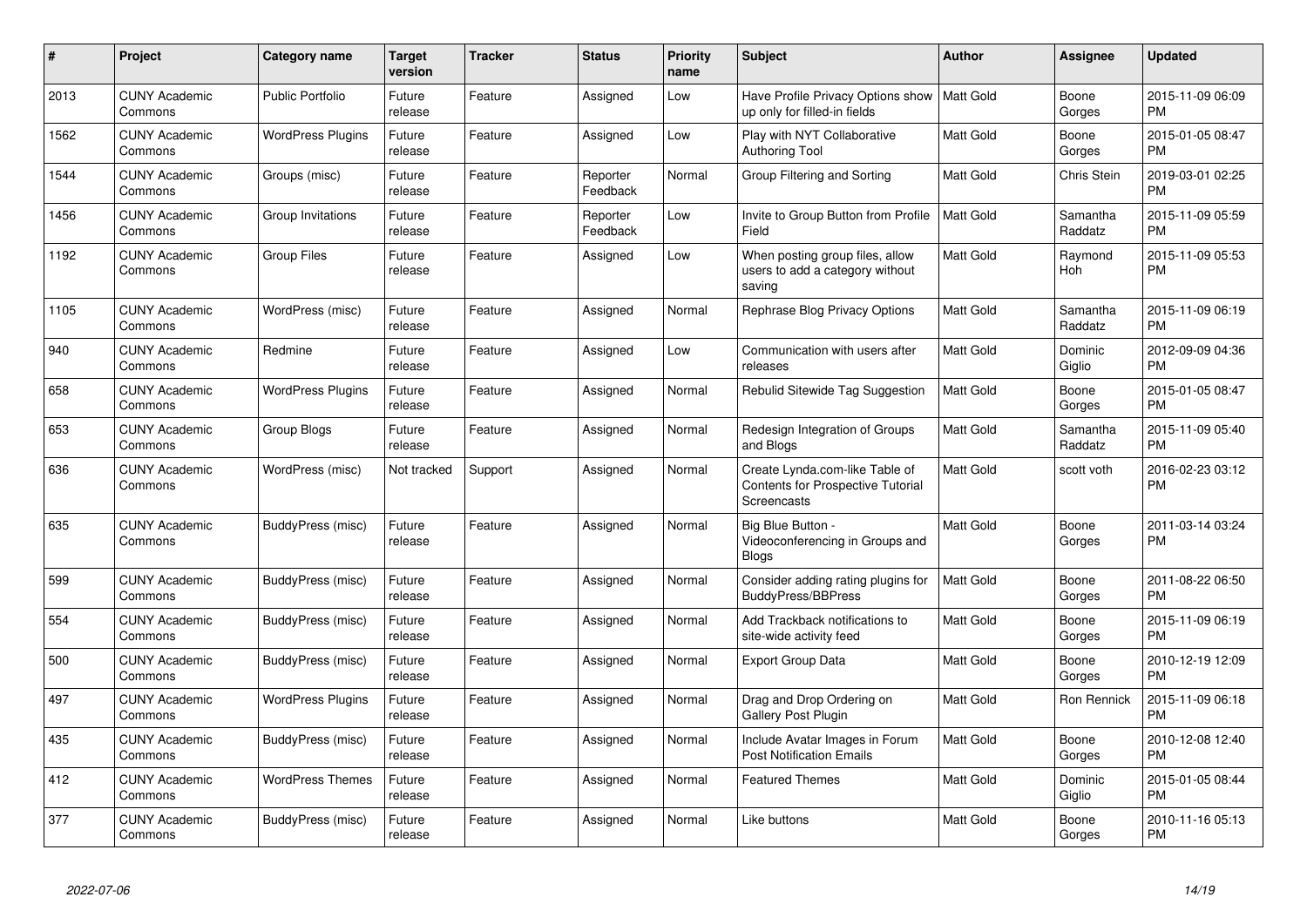| #    | <b>Project</b>                  | <b>Category name</b>       | <b>Target</b><br>version | <b>Tracker</b> | <b>Status</b> | <b>Priority</b><br>name | <b>Subject</b>                                                                                                                               | <b>Author</b>          | <b>Assignee</b>     | <b>Updated</b>                |
|------|---------------------------------|----------------------------|--------------------------|----------------|---------------|-------------------------|----------------------------------------------------------------------------------------------------------------------------------------------|------------------------|---------------------|-------------------------------|
| 370  | <b>CUNY Academic</b><br>Commons | Registration               | Future<br>release        | Feature        | Assigned      | High                    | <b>Guest Accounts</b>                                                                                                                        | <b>Matt Gold</b>       | Matt Gold           | 2015-04-09 09:33<br><b>PM</b> |
| 365  | <b>CUNY Academic</b><br>Commons | WordPress (misc)           | Future<br>release        | Feature        | Assigned      | Normal                  | <b>Create Mouseover Tooltips</b><br>throughout Site                                                                                          | <b>Matt Gold</b>       | Chris Stein         | 2015-11-09 06:18<br><b>PM</b> |
| 364  | <b>CUNY Academic</b><br>Commons | <b>WordPress Plugins</b>   | Future<br>release        | Feature        | New           | Normal                  | <b>Bulletin Board</b>                                                                                                                        | <b>Matt Gold</b>       |                     | 2015-01-05 08:50<br><b>PM</b> |
| 333  | <b>CUNY Academic</b><br>Commons | <b>Email Notifications</b> | Future<br>release        | Feature        | Assigned      | Low                     | Delay Forum Notification Email<br>Delivery Until After Editing Period<br>Ends                                                                | <b>Matt Gold</b>       | Raymond<br>Hoh      | 2015-11-09 06:01<br><b>PM</b> |
| 310  | <b>CUNY Academic</b><br>Commons | BuddyPress (misc)          | Future<br>release        | Feature        | Assigned      | Low                     | <b>Friend Request Email</b>                                                                                                                  | <b>Matt Gold</b>       | Samantha<br>Raddatz | 2015-11-09 05:08<br><b>PM</b> |
| 287  | <b>CUNY Academic</b><br>Commons | WordPress (misc)           | Future<br>release        | Feature        | Assigned      | Normal                  | Create troubleshooting tool for<br>account sign-up                                                                                           | <b>Matt Gold</b>       | Boone<br>Gorges     | 2015-11-09 06:17<br><b>PM</b> |
| 481  | <b>CUNY Academic</b><br>Commons | Groups (misc)              | Future<br>release        | Feature        | Assigned      | Normal                  | ability to archive inactive groups<br>and blogs                                                                                              | Michael Mandiberg      | Samantha<br>Raddatz | 2015-11-09 05:56<br><b>PM</b> |
| 9908 | <b>CUNY Academic</b><br>Commons |                            | Not tracked              | Feature        | <b>New</b>    | Normal                  | Is it possible to send email<br>updates to users (or an email<br>address not on the list) for only a<br>single page AFTER being<br>prompted? | <b>Michael Shields</b> | scott voth          | 2018-06-11 01:34<br><b>PM</b> |
| 3458 | <b>CUNY Academic</b><br>Commons | Groups (misc)              | Future<br>release        | Feature        | Assigned      | Normal                  | Filter Members of Group by<br>Campus                                                                                                         | Michael Smith          | Samantha<br>Raddatz | 2014-09-26 08:32<br><b>PM</b> |
| 2167 | <b>CUNY Academic</b><br>Commons | WordPress (misc)           | Future<br>release        | Bug            | Assigned      | Normal                  | <b>CAC-Livestream Plugin Issues</b>                                                                                                          | <b>Michael Smith</b>   | Dominic<br>Giglio   | 2015-01-02 03:06<br><b>PM</b> |
| 3511 | <b>CUNY Academic</b><br>Commons | Publicity                  | 1.7                      | Publicity      | Assigned      | Normal                  | Social media for 1.7                                                                                                                         | Micki Kaufman          | Sarah<br>Morgano    | 2014-10-14 03:32<br><b>PM</b> |
| 3510 | <b>CUNY Academic</b><br>Commons | Publicity                  | 1.7                      | Publicity      | Assigned      | Normal                  | Post on the News Blog re: 'My<br>Commons'                                                                                                    | Micki Kaufman          | Sarah<br>Morgano    | 2014-10-15 11:18<br>AM        |
| 3509 | <b>CUNY Academic</b><br>Commons | Publicity                  | 1.7                      | Publicity      | <b>New</b>    | Normal                  | Create 1.7 digital signage imagery                                                                                                           | Micki Kaufman          | Marilyn<br>Weber    | 2014-10-01 12:40<br><b>PM</b> |
| 3506 | <b>CUNY Academic</b><br>Commons | Publicity                  | 1.7                      | Publicity      | New           | Normal                  | Prepare 1.7 email messaging                                                                                                                  | Micki Kaufman          | Micki<br>Kaufman    | 2014-10-01 12:36<br><b>PM</b> |
| 2754 | <b>CUNY Academic</b><br>Commons | Design                     | Future<br>release        | Feature        | Assigned      | Normal                  | Determine strategy for CAC logo<br>handling in top header                                                                                    | Micki Kaufman          | Chris Stein         | 2015-01-05 08:53<br><b>PM</b> |
| 2753 | <b>CUNY Academic</b><br>Commons | Public Portfolio           | Future<br>release        | Feature        | <b>New</b>    | Normal                  | Create actual actual tagification in<br>academic interests and other fields                                                                  | Micki Kaufman          | Boone<br>Gorges     | 2015-01-05 08:52<br><b>PM</b> |
| 3475 | <b>CUNY Academic</b><br>Commons | Events                     | Future<br>release        | Feature        | Assigned      | Normal                  | Request to add plugin to<br>streamline room<br>booking/appointment booking                                                                   | Naomi Barrettara       | Boone<br>Gorges     | 2014-12-01 05:14<br><b>PM</b> |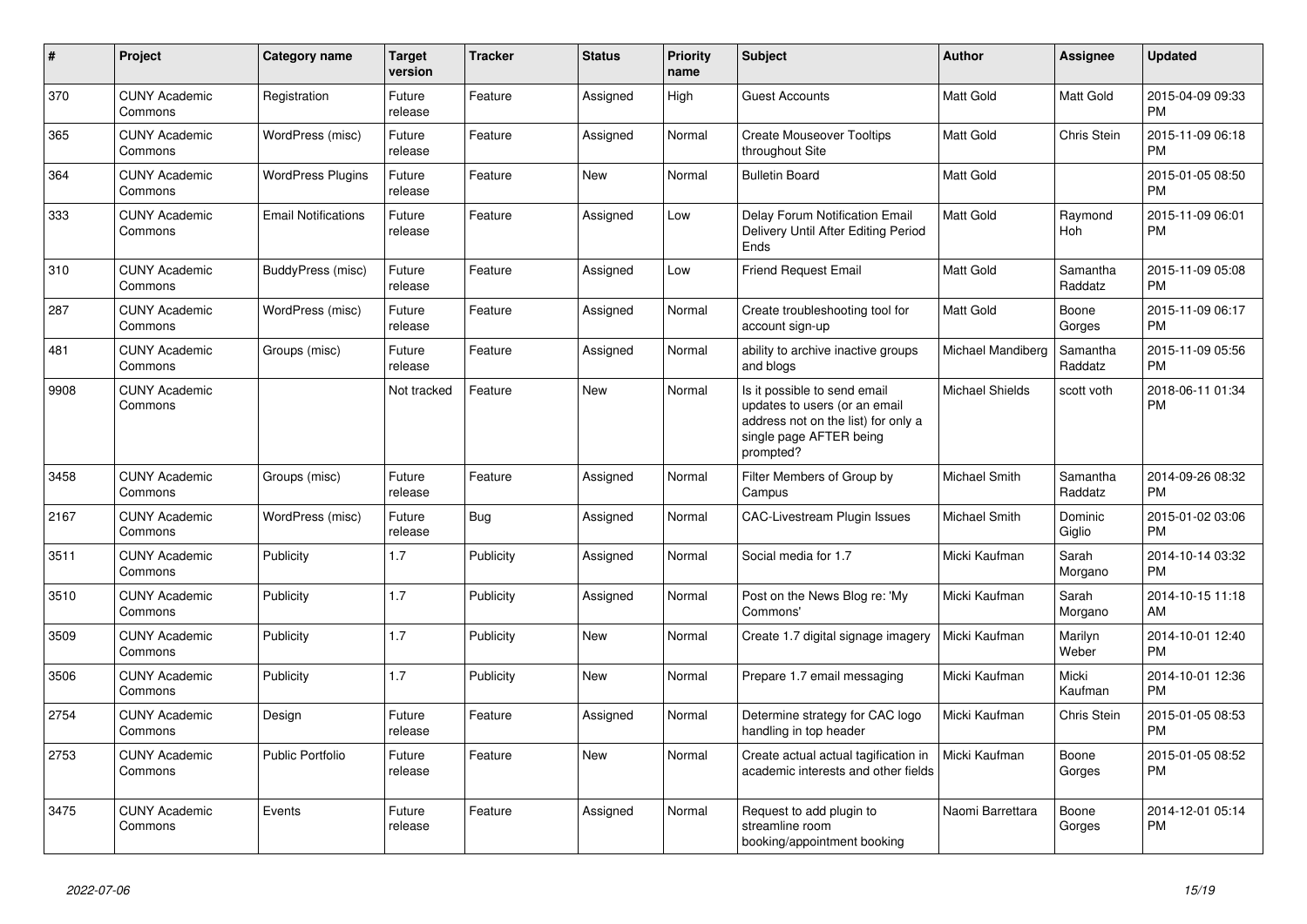| #     | <b>Project</b>                  | <b>Category name</b>     | <b>Target</b><br>version | <b>Tracker</b> | <b>Status</b>        | <b>Priority</b><br>name | <b>Subject</b>                                                                                  | <b>Author</b>           | Assignee            | <b>Updated</b>                |
|-------|---------------------------------|--------------------------|--------------------------|----------------|----------------------|-------------------------|-------------------------------------------------------------------------------------------------|-------------------------|---------------------|-------------------------------|
| 9346  | <b>CUNY Academic</b><br>Commons | WordPress (misc)         | Not tracked              | Bug            | New                  | Normal                  | Clone cetls.bmcc.cuny.edu for<br>development                                                    | Owen Roberts            | Raymond<br>Hoh      | 2018-03-06 05:35<br><b>PM</b> |
| 6665  | <b>CUNY Academic</b><br>Commons |                          | Not tracked              | Publicity      | <b>New</b>           | Normal                  | Dead Link in 1.10 announcement<br>post                                                          | Paige Dupont            | Stephen Real        | 2016-12-01 03:11<br><b>PM</b> |
| 14483 | <b>CUNY Academic</b><br>Commons | WordPress - Media        | Not tracked              | Bug            | Reporter<br>Feedback | Normal                  | Wordpress PDF Embed Stopped<br>Working after JITP Media Clone                                   | Patrick DeDauw          | Boone<br>Gorges     | 2021-05-20 01:51<br><b>PM</b> |
| 11449 | <b>CUNY Academic</b><br>Commons | WordPress - Media        | Not tracked              | Support        | Reporter<br>Feedback | Normal                  | Cloning Media Library for JITP<br>from Staging to Production Site                               | Patrick DeDauw          | Boone<br>Gorges     | 2019-05-13 12:00<br><b>PM</b> |
| 8675  | <b>CUNY Academic</b><br>Commons | User Onboarding          | Future<br>release        | Bug            | Reporter<br>Feedback | Low                     | Add new User search screen calls<br>for the input of email address but<br>doesn't work with one | Paul Hebert             | Boone<br>Gorges     | 2017-10-11 11:17<br>AM        |
| 16314 | <b>CUNY Academic</b><br>Commons | <b>WordPress Plugins</b> |                          | Feature        | <b>New</b>           | Normal                  | Install Multicollab plug-in?                                                                    | Raffi<br>Khatchadourian |                     | 2022-06-29 03:44<br><b>PM</b> |
| 16294 | <b>CUNY Academic</b><br>Commons |                          |                          | <b>Bug</b>     | <b>New</b>           | Urgent                  | CAC is down                                                                                     | Raffi<br>Khatchadourian |                     | 2022-06-27 02:00<br><b>PM</b> |
| 16290 | <b>CUNY Academic</b><br>Commons |                          |                          | Feature        | Reporter<br>Feedback | Normal                  | Add Table Of Contents Block<br>plug-in                                                          | Raffi<br>Khatchadourian |                     | 2022-06-24 10:26<br>AM        |
| 15516 | <b>CUNY Academic</b><br>Commons | <b>WordPress Plugins</b> |                          | Bug            | Reporter<br>Feedback | Normal                  | Can't publish or save draft of post<br>on wordpress.com                                         | Raffi<br>Khatchadourian | Raymond<br>Hoh      | 2022-03-02 05:52<br><b>PM</b> |
| 15242 | <b>CUNY Academic</b><br>Commons | Performance              | Not tracked              | <b>Bug</b>     | Reporter<br>Feedback | Normal                  | Slugist site                                                                                    | Raffi<br>Khatchadourian | Boone<br>Gorges     | 2022-02-07 11:14<br>AM        |
| 14792 | <b>CUNY Academic</b><br>Commons |                          |                          | Bug            | New                  | Normal                  | Inconsistent email notifications<br>from gravity forms                                          | Raffi<br>Khatchadourian |                     | 2021-10-04 01:50<br><b>PM</b> |
| 11077 | <b>CUNY Academic</b><br>Commons | Events                   | Not tracked              | Feature        | Reporter<br>Feedback | Normal                  | Show event category description<br>in event list view                                           | Raffi<br>Khatchadourian |                     | 2019-02-12 10:38<br><b>PM</b> |
| 9420  | <b>CUNY Academic</b><br>Commons | cuny.is                  | Not tracked              | Feature        | <b>New</b>           | Normal                  | Request for http://cuny.is/streams                                                              | Raffi<br>Khatchadourian | Marilyn<br>Weber    | 2018-04-02 10:08<br>AM        |
| 8498  | <b>CUNY Academic</b><br>Commons | <b>WordPress Plugins</b> | Future<br>release        | Feature        | New                  | Low                     | <b>Gravity Forms Email Users</b>                                                                | Raffi<br>Khatchadourian | Matt Gold           | 2017-10-13 12:58<br><b>PM</b> |
| 5183  | <b>CUNY Academic</b><br>Commons | Social Paper             | Future<br>release        | Design/UX      | New                  | Normal                  | Creating a new paper when<br>viewing an existing paper                                          | Raffi<br>Khatchadourian | Samantha<br>Raddatz | 2016-02-02 12:09<br><b>PM</b> |
| 5182  | <b>CUNY Academic</b><br>Commons | Social Paper             | Future<br>release        | Design/UX      | <b>New</b>           | Normal                  | "Publishing" a private paper on<br>social paper?                                                | Raffi<br>Khatchadourian | Boone<br>Gorges     | 2016-10-13 04:12<br><b>PM</b> |
| 16319 | <b>CUNY Academic</b><br>Commons | <b>WordPress Plugins</b> | 2.0.3                    | Bug            | <b>New</b>           | Normal                  | Request for Events Calendar Pro<br>5.14.2 update                                                | Raymond Hoh             | Raymond<br>Hoh      | 2022-07-01 04:16<br><b>PM</b> |
| 16255 | <b>CUNY Academic</b><br>Commons | WordPress (misc)         |                          | Bug            | <b>New</b>           | Normal                  | Need to define 'MULTISITE'<br>constant in wp-config.php                                         | Raymond Hoh             |                     | 2022-06-19 09:31<br>AM        |
| 16177 | <b>CUNY Academic</b><br>Commons | Reply By Email           |                          | <b>Bug</b>     | <b>New</b>           | Normal                  | Switch to Inbound mode for RBE                                                                  | Raymond Hoh             | Raymond<br>Hoh      | 2022-05-30 04:32<br><b>PM</b> |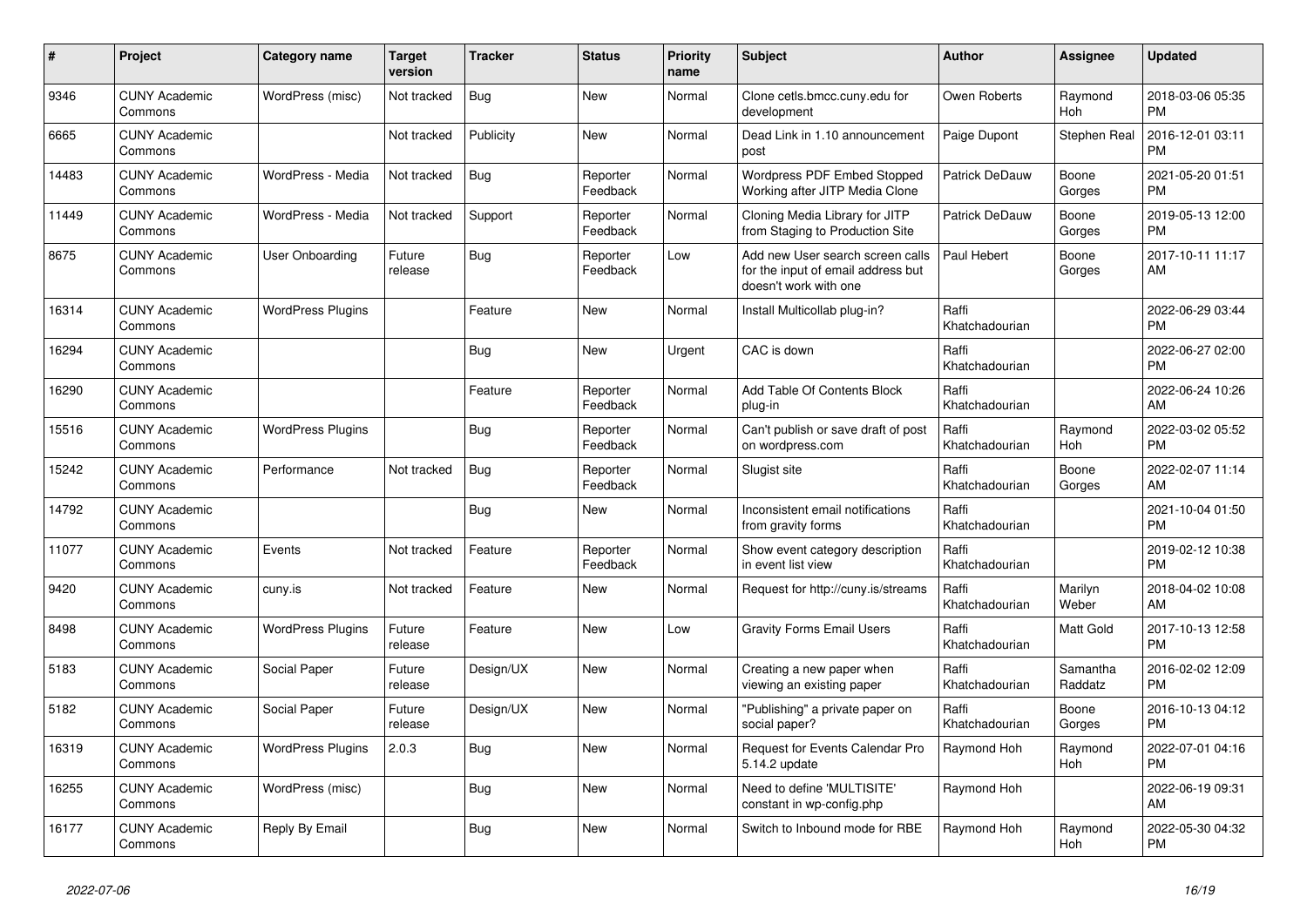| $\#$  | Project                         | <b>Category name</b>     | <b>Target</b><br>version | <b>Tracker</b> | <b>Status</b>        | <b>Priority</b><br>name | <b>Subject</b>                                                  | <b>Author</b>    | <b>Assignee</b>     | <b>Updated</b>                |
|-------|---------------------------------|--------------------------|--------------------------|----------------|----------------------|-------------------------|-----------------------------------------------------------------|------------------|---------------------|-------------------------------|
| 14908 | <b>CUNY Academic</b><br>Commons | Performance              |                          | <b>Bug</b>     | <b>New</b>           | Normal                  | Stale object cache on cdev                                      | Raymond Hoh      | Boone<br>Gorges     | 2021-12-07 09:45<br>AM        |
| 14496 | <b>CUNY Academic</b><br>Commons | Domain Mapping           | Future<br>release        | Bug            | <b>New</b>           | Normal                  | Mapped domain SSO uses<br>third-party cookies                   | Raymond Hoh      | Raymond<br>Hoh      | 2021-05-24 04:03<br><b>PM</b> |
| 11243 | <b>CUNY Academic</b><br>Commons | BuddyPress (misc)        | Future<br>release        | <b>Bug</b>     | New                  | Normal                  | Audit bp-custom.php                                             | Raymond Hoh      | Raymond<br>Hoh      | 2022-04-26 11:59<br>AM        |
| 3939  | <b>CUNY Academic</b><br>Commons | <b>WordPress Plugins</b> | Future<br>release        | <b>Bug</b>     | Hold                 | Normal                  | Activity stream support for<br>Co-Authors Plus plugin           | Raymond Hoh      | Raymond<br>Hoh      | 2015-11-09 06:13<br><b>PM</b> |
| 3691  | <b>CUNY Academic</b><br>Commons | <b>WordPress Plugins</b> | Future<br>release        | <b>Bug</b>     | <b>New</b>           | Normal                  | <b>WPMU Domain Mapping</b><br>Debugging on cdev                 | Raymond Hoh      | Matt Gold           | 2014-12-12 09:04<br>AM        |
| 14983 | <b>CUNY Academic</b><br>Commons | WordPress (misc)         | Not tracked              | Support        | Reporter<br>Feedback | Normal                  | "Read More" tag not working                                     | Rebecca Krisel   | Raymond<br>Hoh      | 2021-11-23 01:17<br><b>PM</b> |
| 58    | <b>CUNY Academic</b><br>Commons | BuddyPress (misc)        | Future<br>release        | Feature        | Assigned             | Low                     | Make member search sortable by<br>last name                     | Roberta Brody    | Boone<br>Gorges     | 2010-08-26 02:38<br><b>PM</b> |
| 5298  | <b>CUNY Academic</b><br>Commons |                          | Not tracked              | Publicity      | <b>New</b>           | Normal                  | Survey Pop-Up Text                                              | Samantha Raddatz | Samantha<br>Raddatz | 2016-03-22 12:27<br><b>PM</b> |
| 4622  | <b>CUNY Academic</b><br>Commons | <b>Public Portfolio</b>  | Future<br>release        | Design/UX      | New                  | Normal                  | <b>Profile Visibility Settings</b>                              | Samantha Raddatz | Samantha<br>Raddatz | 2015-09-21 12:18<br><b>PM</b> |
| 4592  | <b>CUNY Academic</b><br>Commons | Events                   | Future<br>release        | Design/UX      | <b>New</b>           | Normal                  | Event Creation - Venue Dropdown<br>Slow                         | Samantha Raddatz | Boone<br>Gorges     | 2015-09-14 04:56<br>PM        |
| 4253  | <b>CUNY Academic</b><br>Commons | <b>Public Portfolio</b>  | Future<br>release        | Design/UX      | New                  | Normal                  | Encourage users to add portfolio<br>content                     | Samantha Raddatz | Samantha<br>Raddatz | 2015-07-07 11:32<br>AM        |
| 4226  | <b>CUNY Academic</b><br>Commons | <b>BuddyPress Docs</b>   | Future<br>release        | Design/UX      | New                  | Normal                  | Add option to connect a Doc with a<br>Group                     | Samantha Raddatz | Samantha<br>Raddatz | 2015-09-09 04:08<br><b>PM</b> |
| 4225  | <b>CUNY Academic</b><br>Commons | DiRT Integration         | Future<br>release        | Design/UX      | New                  | Normal                  | Add information to DIRT page (in<br>Create a Group)             | Samantha Raddatz | Matt Gold           | 2015-06-26 03:14<br><b>PM</b> |
| 4222  | <b>CUNY Academic</b><br>Commons | <b>User Experience</b>   | Future<br>release        | Design/UX      | New                  | Normal                  | Add information to 'Delete<br>Account' page                     | Samantha Raddatz | scott voth          | 2015-06-26 11:35<br>AM        |
| 4221  | <b>CUNY Academic</b><br>Commons | Group Forums             | Future<br>release        | Design/UX      | Assigned             | Normal                  | Add 'Number of Posts' display<br>option to Forum page           | Samantha Raddatz | Samantha<br>Raddatz | 2015-06-26 02:21<br><b>PM</b> |
| 5826  | <b>CUNY Academic</b><br>Commons | <b>WordPress Plugins</b> | Future<br>release        | Support        | Reporter<br>Feedback | Normal                  | <b>Remove Subscription Options</b><br>plugin from directory     | Sarah Morgano    | Sarah<br>Morgano    | 2016-10-21 04:14<br><b>PM</b> |
| 1888  | <b>CUNY Academic</b><br>Commons | Home Page                | Future<br>release        | Feature        | Assigned             | Normal                  | Refactor BP MPO Activity Filter to<br>support proper pagination | Sarah Morgano    | Boone<br>Gorges     | 2014-05-01 07:11<br><b>PM</b> |
| 585   | <b>CUNY Academic</b><br>Commons | Group Forums             | Future<br>release        | Feature        | Assigned             | Normal                  | Merge Forum Topics                                              | Sarah Morgano    | Boone<br>Gorges     | 2011-07-06 04:11<br><b>PM</b> |
| 16245 | <b>CUNY Academic</b><br>Commons | WordPress (misc)         |                          | <b>Bug</b>     | Reporter<br>Feedback | Normal                  | Save Button missing on<br>WordPress Profile page                | scott voth       | Raymond<br>Hoh      | 2022-06-16 03:09<br><b>PM</b> |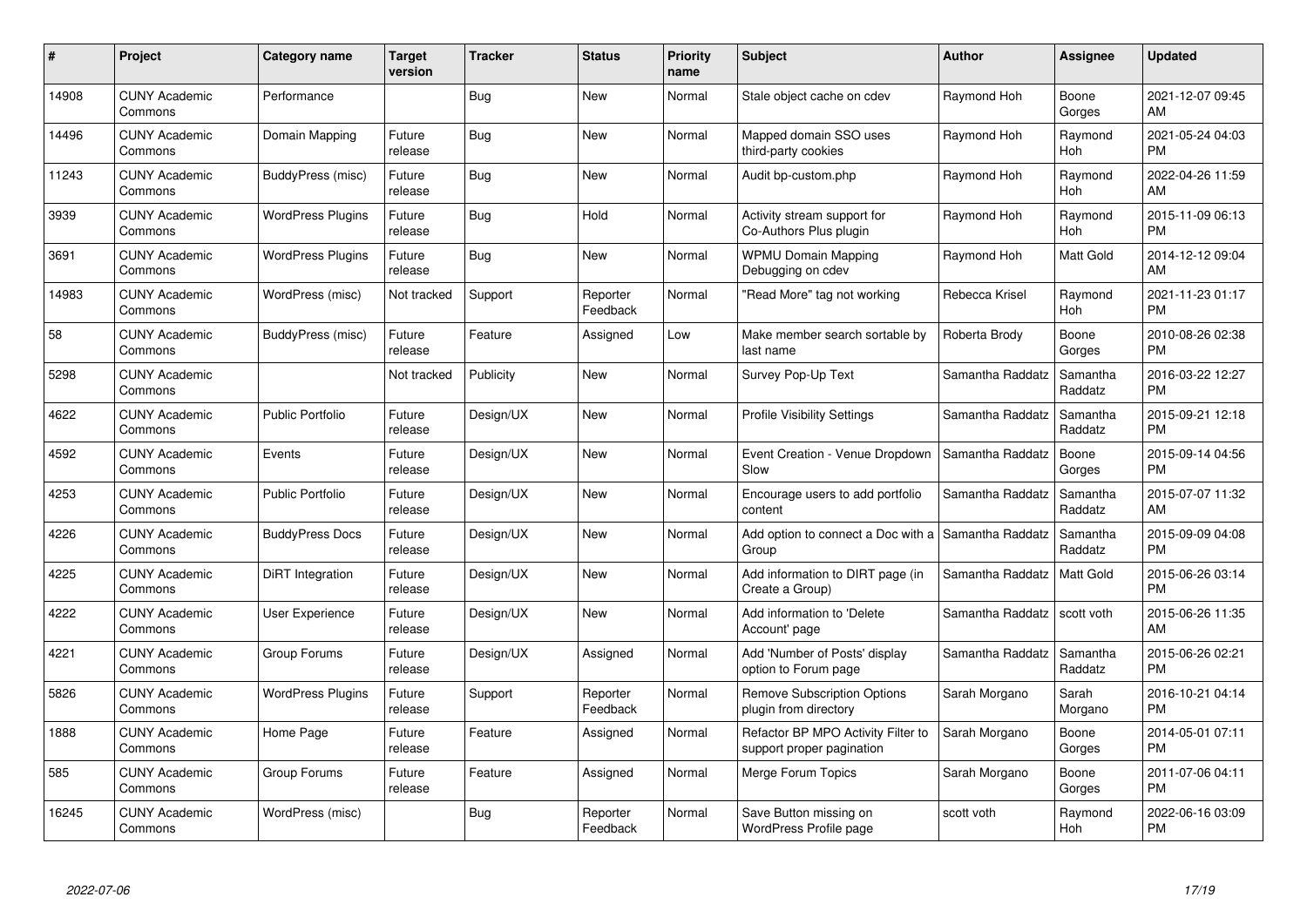| #     | Project                         | <b>Category name</b>     | <b>Target</b><br>version | <b>Tracker</b> | <b>Status</b>        | <b>Priority</b><br>name | <b>Subject</b>                                                                       | Author     | <b>Assignee</b>    | <b>Updated</b>                |
|-------|---------------------------------|--------------------------|--------------------------|----------------|----------------------|-------------------------|--------------------------------------------------------------------------------------|------------|--------------------|-------------------------------|
| 15767 | <b>CUNY Academic</b><br>Commons | WordPress (misc)         |                          | Support        | New                  | Normal                  | Site loading slowly                                                                  | scott voth | Boone<br>Gorges    | 2022-04-04 08:56<br><b>PM</b> |
| 14994 | <b>CUNY Academic</b><br>Commons | cdev.gc.cuny.edu         | Not tracked              | Support        | In Progress          | Normal                  | Clear Cache on CDEV                                                                  | scott voth | Raymond<br>Hoh     | 2021-12-07 03:51<br><b>PM</b> |
| 14394 | <b>CUNY Academic</b><br>Commons |                          | Not tracked              | Feature        | New                  | Normal                  | Commons News Site - redesign                                                         | scott voth | scott voth         | 2021-09-14 10:46<br>AM        |
| 14113 | <b>CUNY Academic</b><br>Commons | WordPress (misc)         | Future<br>release        | Bug            | Hold                 | Normal                  | Block Editor Not Working on this<br>page - Json error                                | scott voth | Boone<br>Gorges    | 2021-03-05 11:01<br>AM        |
| 13946 | <b>CUNY Academic</b><br>Commons | <b>WordPress Plugins</b> | 2.1.0                    | Support        | Assigned             | Normal                  | Custom Embed handler For<br>OneDrive files                                           | scott voth | Raymond<br>Hoh     | 2022-05-26 10:46<br>AM        |
| 12573 | <b>CUNY Academic</b><br>Commons | <b>WordPress Plugins</b> | Future<br>release        | <b>Bug</b>     | New                  | Normal                  | <b>CommentPress Core Issues</b>                                                      | scott voth |                    | 2020-03-24 04:32<br><b>PM</b> |
| 12392 | <b>CUNY Academic</b><br>Commons | Help/Codex               | Not tracked              | Documentation  | New                  | Normal                  | <b>Updates to Common Commons</b><br>Questions on Help Page                           | scott voth | Margaret<br>Galvan | 2020-02-11 10:53<br>AM        |
| 12247 | <b>CUNY Academic</b><br>Commons | Publicity                | Not tracked              | Support        | New                  | Normal                  | <b>Screenshot of First Commons</b><br>Homepage                                       | scott voth | scott voth         | 2020-01-14 12:08<br><b>PM</b> |
| 11860 | <b>CUNY Academic</b><br>Commons | Registration             | Future<br>release        | Feature        | New                  | Normal                  | Ensure Students Are Aware They<br>Can Use Aliases At Registration                    | scott voth |                    | 2019-09-24 08:46<br>AM        |
| 11788 | <b>CUNY Academic</b><br>Commons | <b>WordPress Plugins</b> | Future<br>release        | Support        | Reporter<br>Feedback | Normal                  | Plugin Request - Browse Aloud                                                        | scott voth |                    | 2019-09-24 08:42<br>AM        |
| 11531 | <b>CUNY Academic</b><br>Commons | Events                   | Future<br>release        | Feature        | New                  | Normal                  | Main Events calendar should<br>include non-public events that user<br>has access to  | scott voth | Boone<br>Gorges    | 2019-06-11 10:00<br>AM        |
| 11496 | <b>CUNY Academic</b><br>Commons | <b>Public Portfolio</b>  | 1.15.2                   | Support        | New                  | Normal                  | Replace Twitter Icon on Member<br>Portfolio page                                     | scott voth | Boone<br>Gorges    | 2019-06-06 01:03<br><b>PM</b> |
| 11493 | <b>CUNY Academic</b><br>Commons | Domain Mapping           | Not tracked              | Support        | Reporter<br>Feedback | Normal                  | Domain Mapping Request - Talia<br>Schaffer                                           | scott voth | Matt Gold          | 2019-08-06 08:39<br>AM        |
| 11393 | <b>CUNY Academic</b><br>Commons |                          | Not tracked              | Publicity      | New                  | Normal                  | After 1.15 release, ceate a hero<br>slide and post about adding a site<br>to a group | scott voth | Patrick<br>Sweeney | 2019-05-14 10:32<br>AM        |
| 11386 | <b>CUNY Academic</b><br>Commons | WordPress - Media        | Not tracked              | Support        | Reporter<br>Feedback | Normal                  | disappearing images                                                                  | scott voth | Boone<br>Gorges    | 2019-05-14 10:32<br>AM        |
| 10982 | <b>CUNY Academic</b><br>Commons | Domain Mapping           | Not tracked              | Support        | Reporter<br>Feedback | Normal                  | <b>CNAME</b> question                                                                | scott voth |                    | 2019-01-22 04:29<br><b>PM</b> |
| 10839 | <b>CUNY Academic</b><br>Commons | About page               | Not tracked              | Support        | New                  | Normal                  | <b>Mission Statement Needs</b><br>Revision                                           | scott voth | Matt Gold          | 2018-12-26 10:58<br>AM        |
| 10354 | <b>CUNY Academic</b><br>Commons | <b>Public Portfolio</b>  | Future<br>release        | Feature        | New                  | Normal                  | Opt out of Having a Profile Page                                                     | scott voth | Chris Stein        | 2020-05-12 10:43<br>AM        |
| 10226 | <b>CUNY Academic</b><br>Commons | Courses                  | Future<br>release        | Feature        | New                  | Normal                  | Add "My Courses" to drop down<br>list                                                | scott voth | Boone<br>Gorges    | 2021-11-19 12:42<br><b>PM</b> |